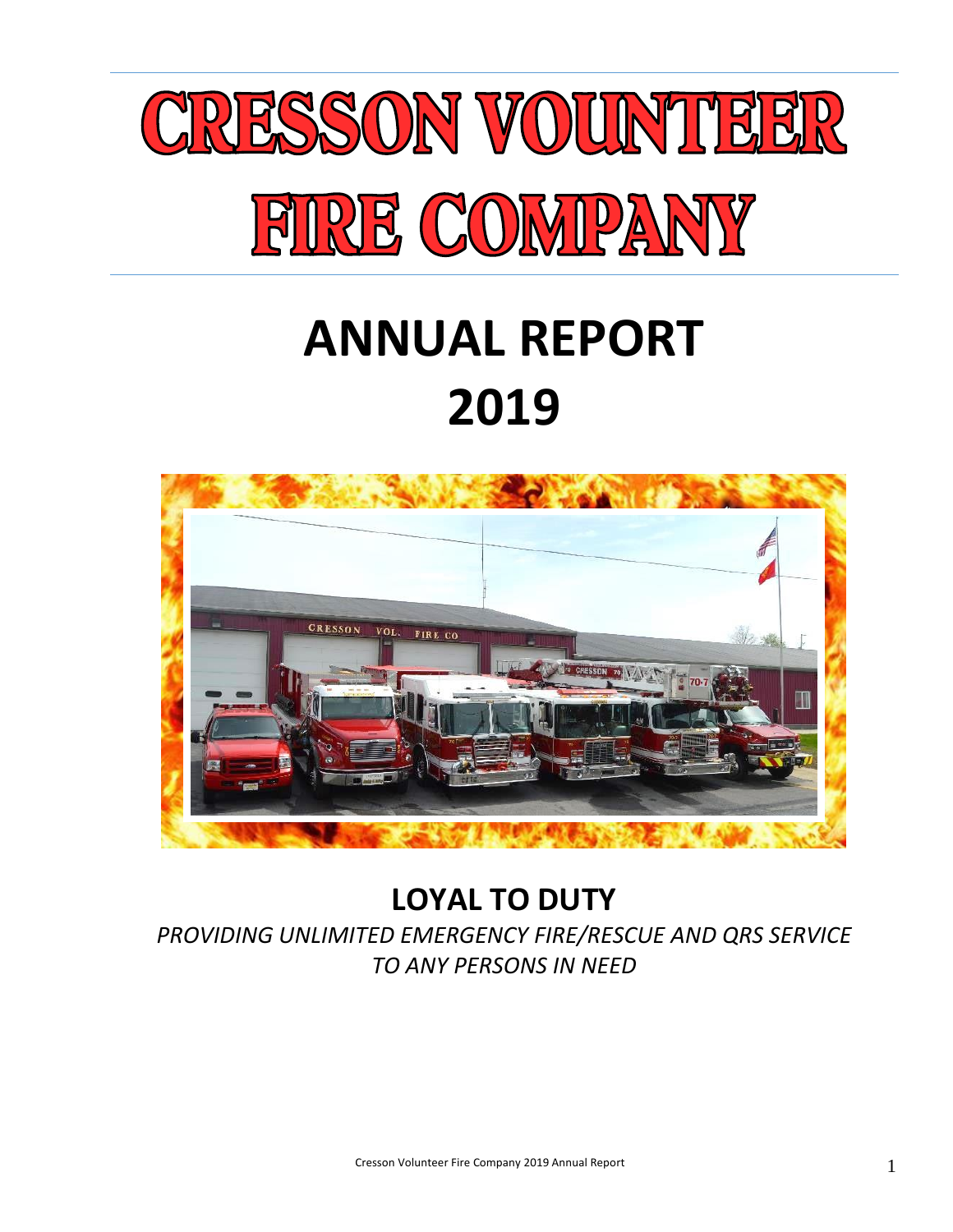### **Dear Reader**:

The membership of the Cresson Volunteer Fire Company is pleased to provide this report to you as an interested party to our organization. By publishing an annual report, we are attempting to provide accomplishments of 2019 and goals that we have developed for 2020.

The Cresson Volunteer Fire Company wishes to express our gratitude to the elected officials of the municipalities that we serve and to the residents of our emergency service coverage area who have supported all of our past accomplishments, and with whom we anticipate being able to continue to move forward.

This Annual Report is a reflection of the 2019 Cresson Volunteer Fire Company while looking forward to 2020 as the Keystone Regional Fire Rescue Department. The 2020 Annual Report will include additional data related to the municipalities that were serviced by the Community of Lilly Volunteer Fire Company. This report also reflects some Lilly information, especially in the 2020 Goals and Objectives section.

The members of the Cresson Volunteer Fire Company, as the trustees of your Fire Company, wish to extend an invitation for you to visit, become an active member, or at any time to query us on any matters that pertain to your Fire Company.

The progress made by the Company has always been the result of your continued support and assistance, and is done with the total benefit of the residents of the coverage district as our main objective.

# "The only free item in the volunteer fire service**... is the volunteer"**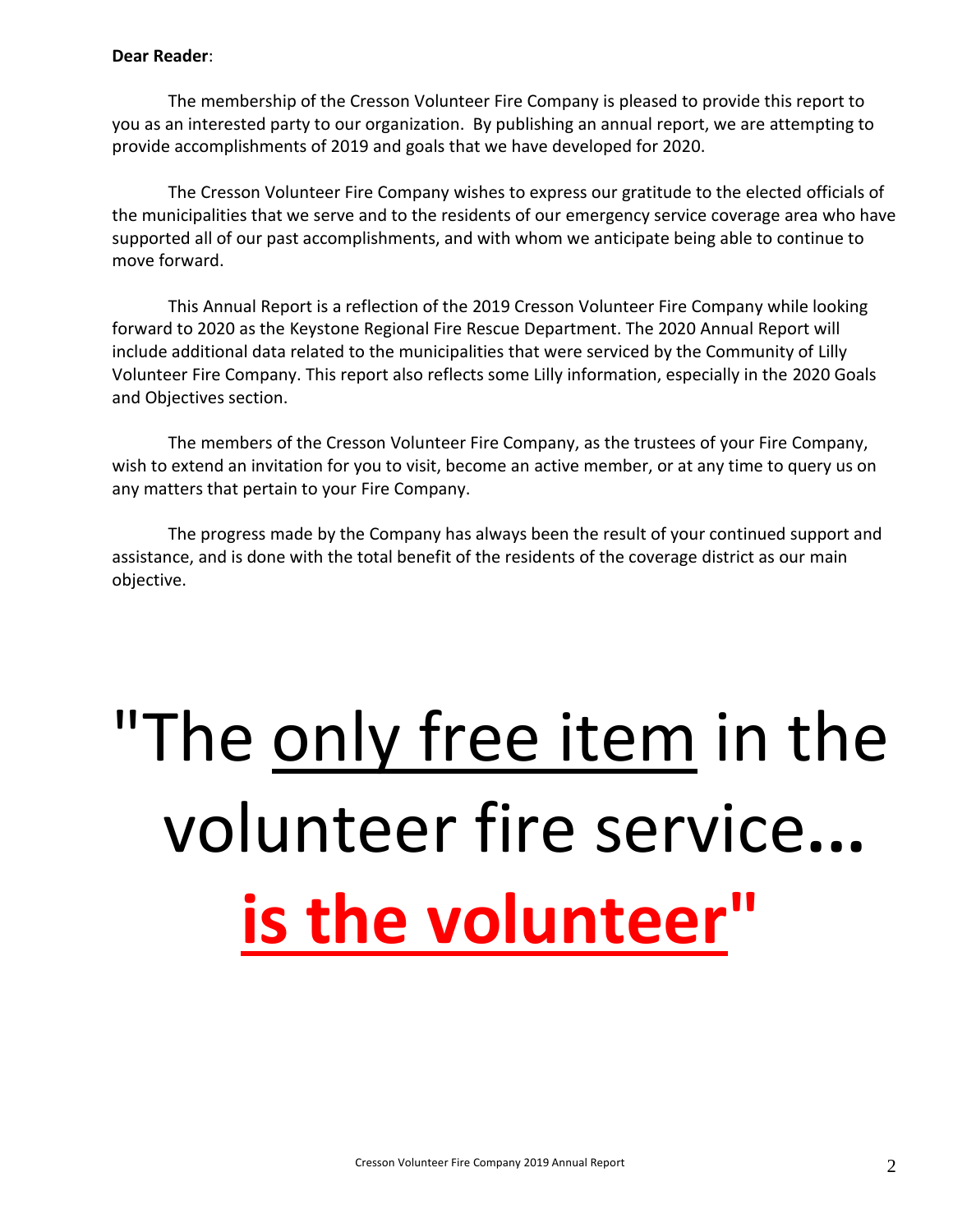### **TABLE OF CONTENTS**

### **SECTION TOPIC**

- 1. Articles of Corporation and Mission Statement
- 2. The Disappearing Volunteer Fire Service
- 3. Membership
- 4. Certifications and Memberships
- 5. Licenses/Permits
- 6. Equipment and Major Assets
- 7. 2019 Achievements
- 8. 2019 Response Statistics
- 9. 2019 Fire Loss Statistics
- 10. 2019 Cost Savings and Fund Raising
- 11. 2019 Grants Submitted and Received
- 12. 2019 Donated Personnel Hours
- 13. 2019 Fire Prevention Summary
- 14. Keystone Regional Fire Rescue Department
- 15. 2020 Goals and Objectives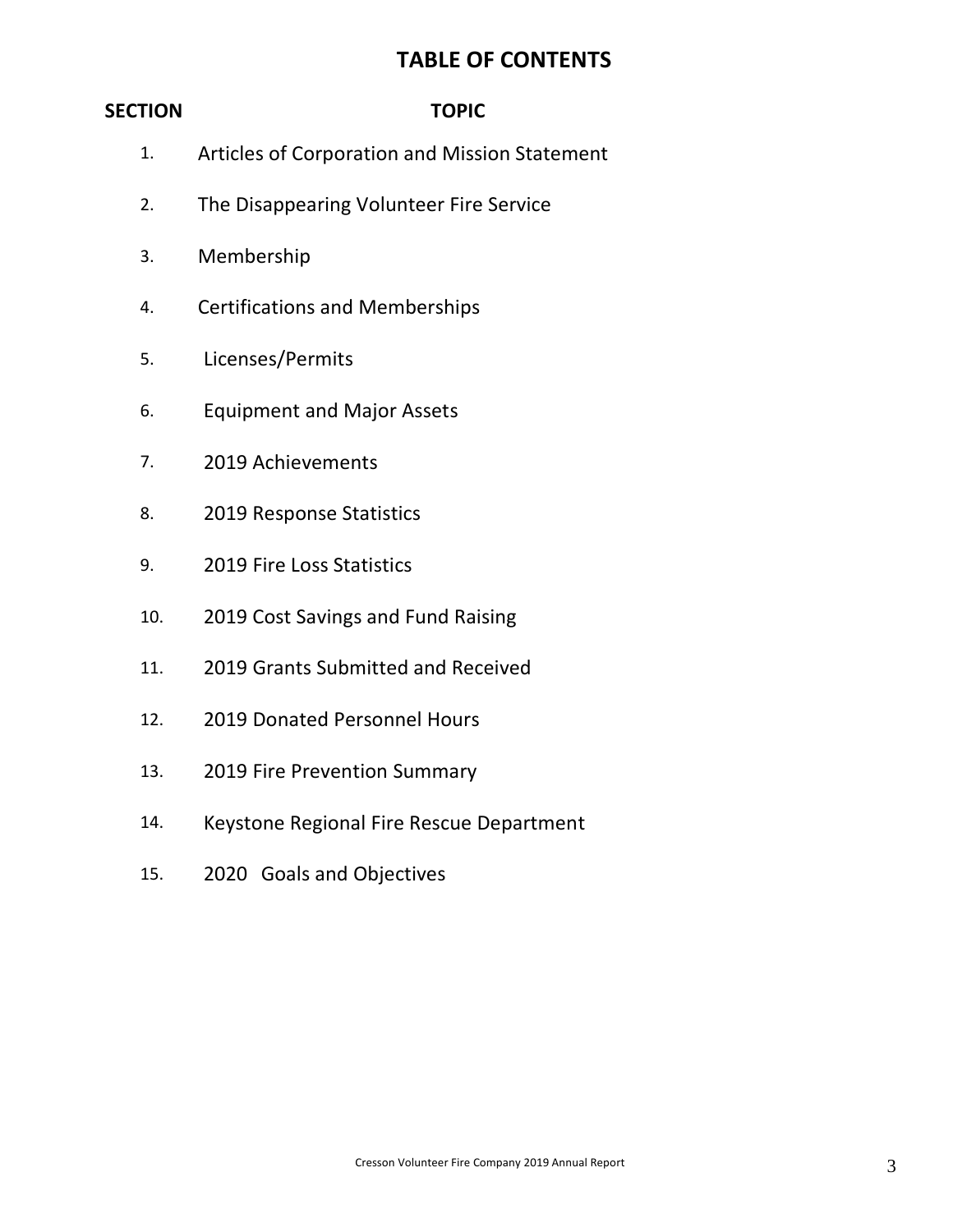### *SECTION 1.* **ARTICLES OF CORPORATION AND MISSION STATEMENT**

### **CRESSON VOLUNTEER FIRE COMPANY ARTICLES OF CORPORATION**

The purpose of the Cresson Volunteer Fire Company is to protect and preserve the lives and property of the citizens of our fire service area.

### **CRESSON VOLUNTEER FIRE COMPANY MISSION STATEMENT**

The mission of the Cresson Volunteer Fire Company is to provide unlimited emergency fire and rescue service to any persons in need.

The Company recognizes that persons in need are not in a position to mitigate their problem. This will necessitate the intervention of the Cresson Volunteer Fire Company to render assistance.

This intervention will be provided to the best of the ability of the Cresson Volunteer Fire Company to whoever needs the assistance, without regard to the background of the person who has requested it**.**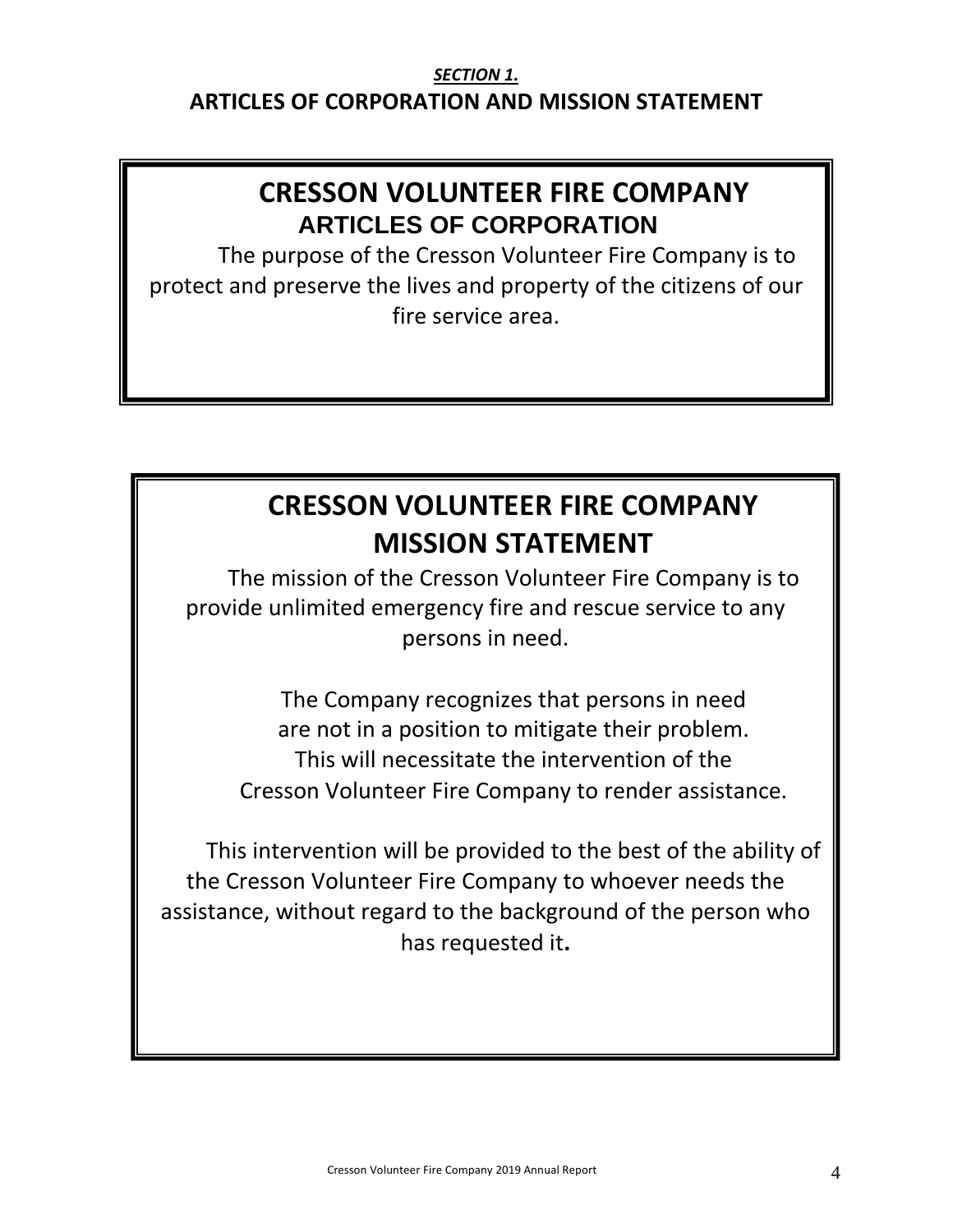### *SECTION 2.* **THE DISAPPEARING VOLUNTEER FIRE SERVICE**

Pennsylvania Senate Resolution 6 (SR 6) was an evaluation of the volunteer fire service throughout the Commonwealth. This report was released in 2018 and clearly documents the numerous issues the volunteer fire service confronts.

### *Exert from SR 6…*

*The case for Pennsylvania playing a larger role in helping to maintain the viability of our volunteer emergency service organizations can easily be made in terms of public safety and funding needs. According to a 2001 Pennsylvania Fire and Emergency Services Institute Study, the value of the service that our volunteers provide was estimated at \$6 billion. That figure may be as high as \$10 billion in today's dollars. If we lose our volunteer fire and EMS companies and volunteers the taxpayers will face a very steep price tag. The significant drop in the number of volunteer emergency services ranks can be directly attributed to the fact that (in addition to fighting fires and responding to every other imaginable emergency around the clock), our volunteer emergency service responders are often the same individuals who must raise the funds to pay for their own training, in many cases provide for their own equipment, conduct administrative services and support, and maintain equipment and facilities. Taken together, the many tasks performed by a decreasing number of volunteers only exacerbates the problem and overwhelms those who remain active.*

The volunteer fire service in your community operates within the Fire Service Triangle. The three elements of the fire service triangle are: **PERSONNEL, MONEY AND EQUIPMENT**. The equal strength of each side enables the volunteer fire service to operate efficiently, safely, and at a minimal operational cost. The fire triangle needs the involvement all community members, governmental entities, and financial donors for a volunteer fire department to operate and survive**.**



We bring the "**The Disappearing Volunteer Fire Service"** to your urgent attention in our plight to continue the cost savings volunteer fire service for your community.

Without adequate funding, the replacement of aging equipment and a drastic increase of volunteers for the fire service, the Fire Service Triangle will collapse, casting a catastrophic and life-threatening effect upon our communities, and ultimately the residents and businesses.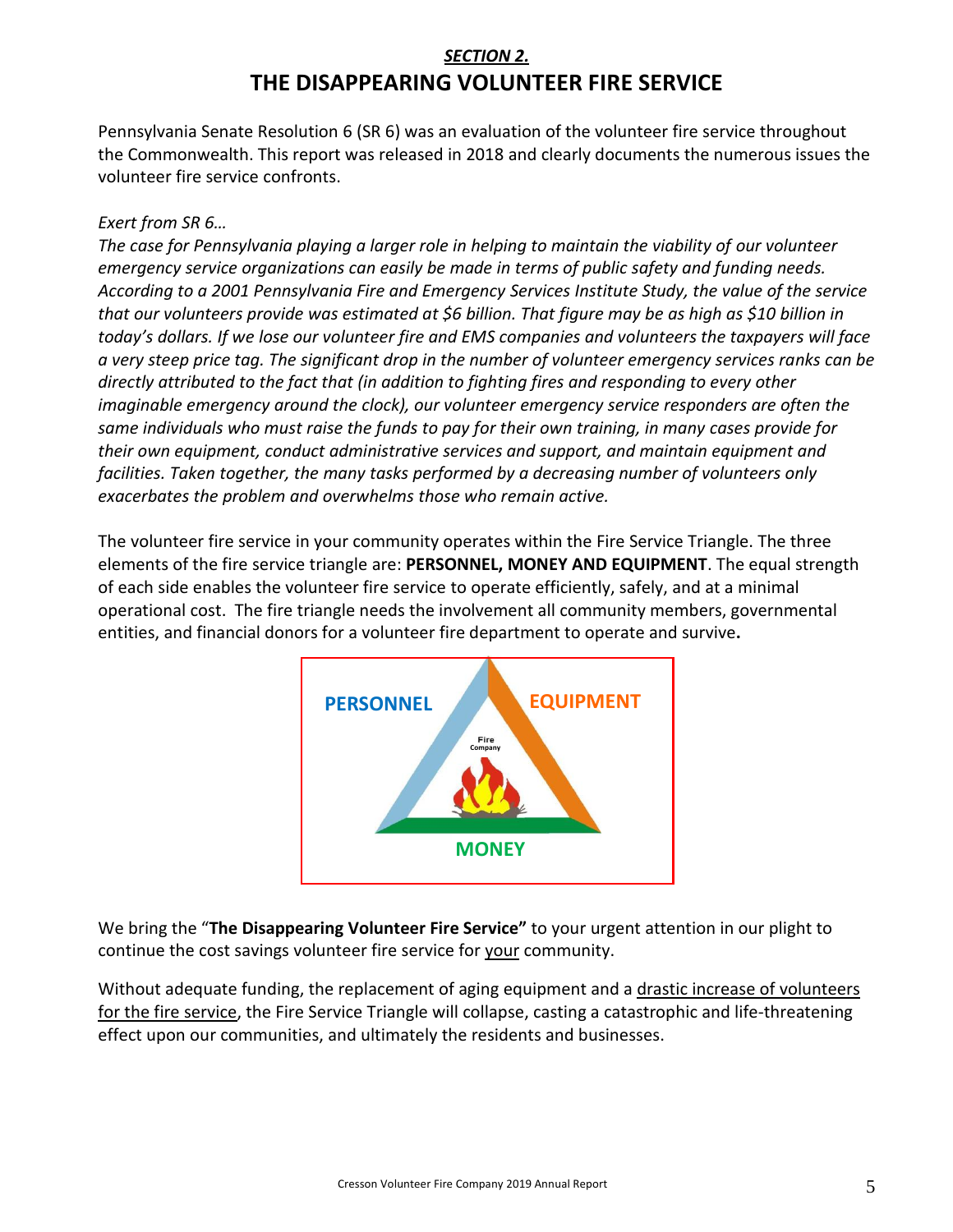### *SECTION 3.* **MEMBERSHIP** 2019 MEMBERSHIP

| <b>TOTAL NUMBER OF MEMBERS</b>                                                                                                    | 151 |  |
|-----------------------------------------------------------------------------------------------------------------------------------|-----|--|
| The following is a breakdown of the 151 members                                                                                   |     |  |
| <b>Social Members</b> (non-participating in fund raising or responding to incidents)                                              | 92  |  |
|                                                                                                                                   |     |  |
| <b>Members responding to Fire/Rescue incidents</b>                                                                                | 43  |  |
| Members actively supporting the Company in fundraising efforts                                                                    | 6   |  |
|                                                                                                                                   |     |  |
| The average age of members responding to Fire/Rescue                                                                              |     |  |
| incidents in 2019 is:                                                                                                             |     |  |
| 41 years of age                                                                                                                   |     |  |
| In 2009, the average age was 36.5 years.                                                                                          |     |  |
| This average age has steadily increased<br>due to fewer young people committing to the volunteer fire service in<br>Pennsylvania. |     |  |

### *Number of members by ages responding to fire/rescue incidents*

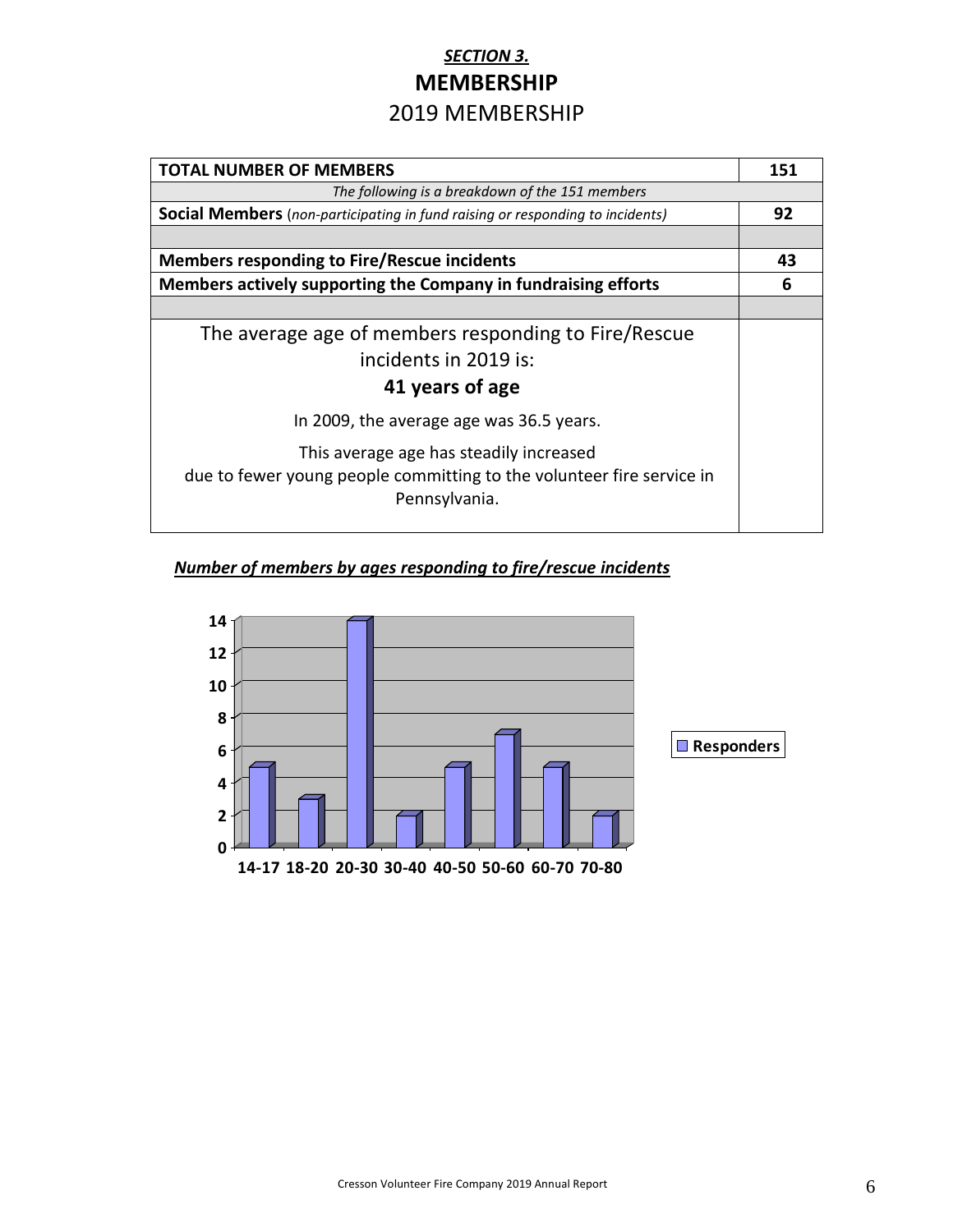### *Section 4.* **CERTIFICATIONS AND MEMBERSHIPS**

The Cresson Volunteer Fire Company has many staff certified, holding memberships in, and involved in many agencies. This brings about much expertise and prestige to the Fire Company.

### **Other Emergency Service Roles of Departmental Members**

- Cambria County Emergency Management Agency On-Scene Coordinators
- Cambria County Fireman's Fire School Training Committee Members
- Cambria County Hazard Mitigation Planning Committee
- Cambria County Local Emergency Planning Committee Members
- Local Emergency Management Agency Coordinators
- Local EMS responders

### **Professional Backgrounds:**

- Accident and Illness Prevention Service Provider
- Certified Public Accountant
- Certified Occupational Safety Professionals
- Career Fire Fighters
- Correctional and Probation Officers
- Certified Safety Health Manager
- Commercial Driver License Operators
- **Emergency Medical Technicians**
- Industrial Hygiene
- Information and Technology (IT) Networking and Security Specialist
- Licensed Physician Assistant
- Licensed Physical Therapist
- Licensed Occupational Therapist
- Licensed Real Estate Agent
- Multiple Trades Staff
- Naval Hospital Corpsman
- Paramedics
- Pa State Fire and Emergency Service Training Instructors
- Physical Plant Directors
- Professional Administrators
- Registered Nurses
- Safety and Environmental Directors
- Security and Loss Control Specialists
- 911 dispatcher

### **Emergency Service Certifications held by various members of the Company**

- Asbestos, Lead, and Radon, Abatement and Inspection Certifications
- Assistant State Police Fire Marshal
- Cardiopulmonary Resuscitation (CPR)
- Certified Life Safety Code Reviewer
- Emergency Medical Technicians
- Emergency Vehicle Operators
- First Aid
- Fire Arson Investigator
- Fire Inspector
- Fire Inspector I
- First Responders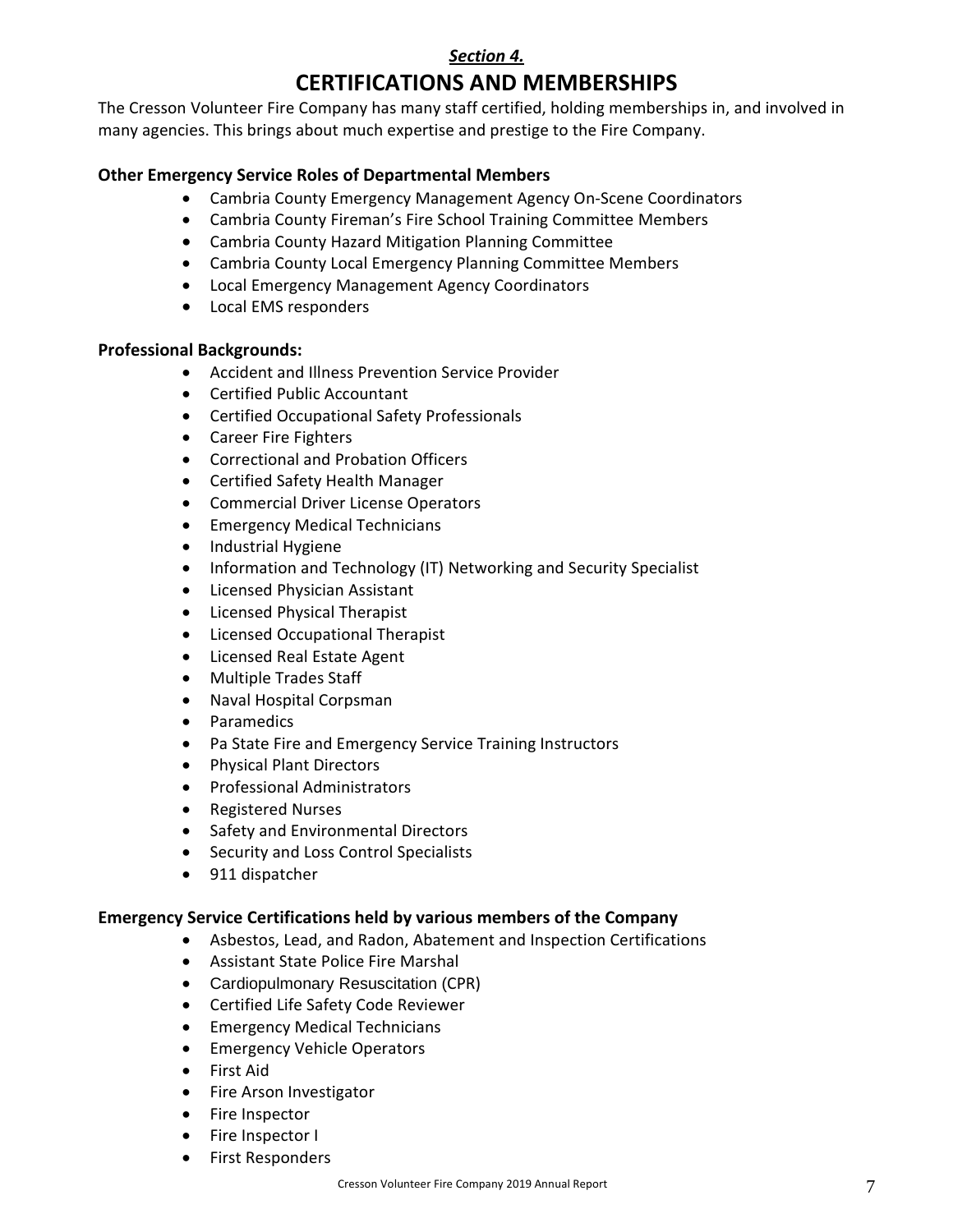- Fire Suppression Instructor
- Hazardous Material Operations and Technicians
- Local Emergency Management Agency Staff
- National Vehicle Rescue Awareness, Operations, and Technician
- PA Firefighter 1 & 2
- PA Fire Officer I & 2
- PA. Department of Health Vehicle Rescue Technician
- Pre-Hospital Trauma Life Support Instructor
- Pro-Board Hazardous Material Operations Technician
- Pro Board-Certified Fire Instructor I and Fire Instructor II
- Registered Nurses
- Various other backgrounds

### **The Fire Company is also a member of the following organizations:**

- Cambria County and Vicinity Volunteer Firemen's Association
- Central District Firemen's Association
- Firemen's Association State of Pennsylvania
- Western Pennsylvania Firemen's Association

### **Fire Company members also represent the following Professional Associations:**

- American Society of Safety Engineers
- International Association of Fire Fighters (IAFF)
- International Society of Fire Service Instructors
- Keystone Chapter of Fire Service Instructors
- National Fire Protection Association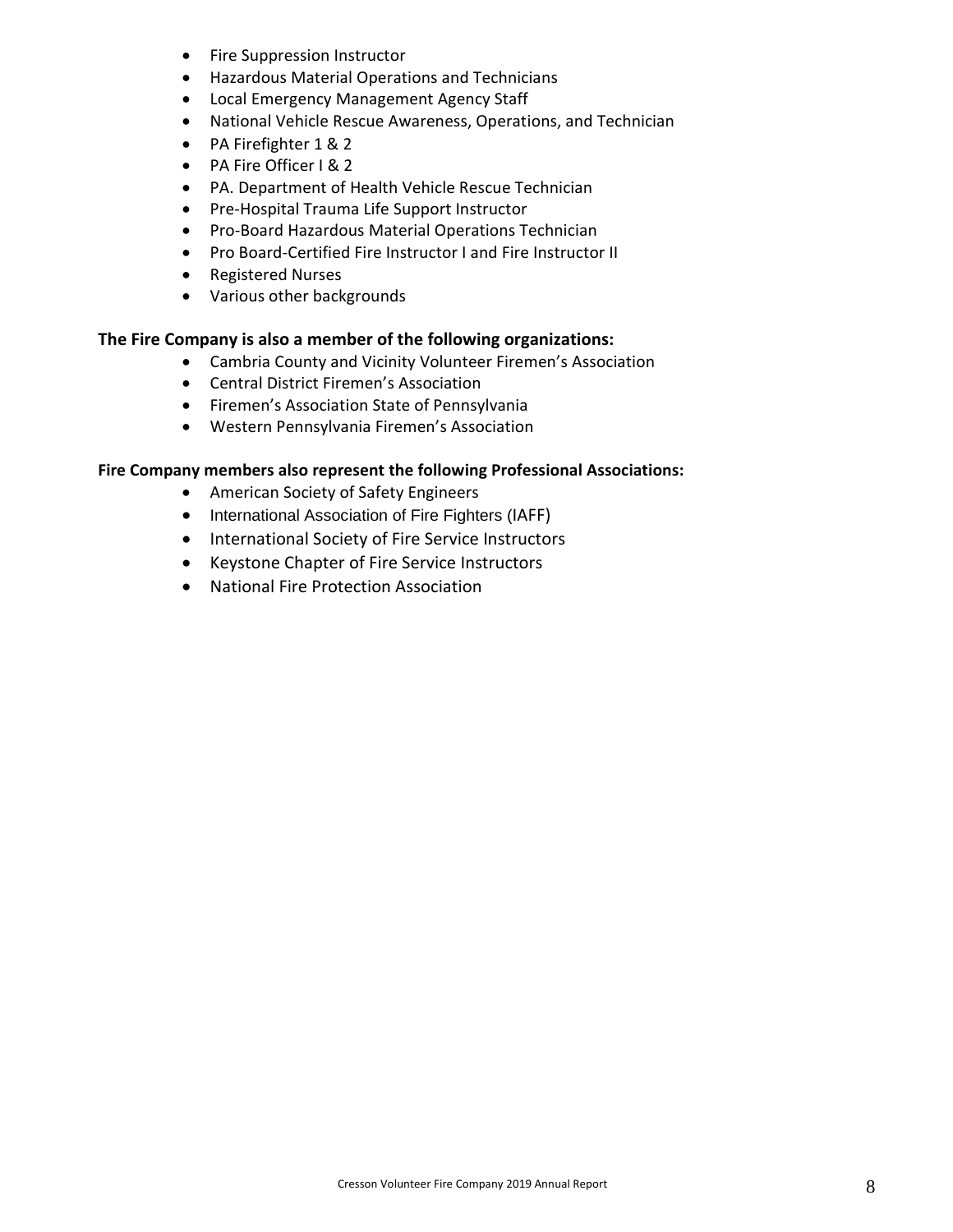### *SECTION 5.*  **LICENSES/PERMITS**

The Cresson Volunteer Fire Company is required to obtain and hold numerous licenses and permits to legally operate the corporation. The majority of the licenses and permits require the expenditure of financial resources to obtain and hold. All of the funds expended for these licenses/permits are obtained through in-house fund-raising activities.

### **LICENSES/PERMITS/REGISTRATIONS**:

- 1. PA Small Games of Chance License—Annual fee \$125.00
- 2. PA BINGO License---Annual Fee \$100.00
- 3. PA Charitable Contributions License---Annual Fee \$150.00
- 4. PA Department of Agriculture Food Service License---Annual Fee \$80.00
- 5. PA Liquor Control Board Interim Liquor License—Fee per each licensed event \$30.00
- 6. Federal 990 Not for Profit Tax Return
- 7. Data Universal Numbering System (DUNS) and Bradstreet business number
	- a. a unique nine-character number used to identify your organization for federal fund tracking
- 8. Employer Identification Number (EIN):
	- a. Cresson Volunteer Fire Company
	- b. Cresson Volunteer Fire Company Relief Association
- 9. Fire Department Identification Number/Department (Federal Issued) FDID/FDINS
- 10. Systems Applications and Products (SAP) Vendor ID:
	- a. PA Issued Vendor Number required for State grant/Contract using entities
- 11. System for Awards Management (SAMS)
	- a. Federal Business registration annual renewal

### **Additionally, numerous various entities which require reporting to comply with mandated obligations. There are indirect costs related to each entity but no direct fee.**

### **ANNUAL REQUIRED REPORTING:**

- 1. PENNDOT Fleet Registration- for all fire apparatus
- 2. PENNSFIRE-incident reporting system used by the Commonwealth of PA and Cambria County
- 3. Pa State Police Fire Marshal Reports
- 4. Federal 990 Non-Profit tax returns
- 5. State Charitable entity report
- 6. Pa. Dept of Revenue quarterly tax withholdings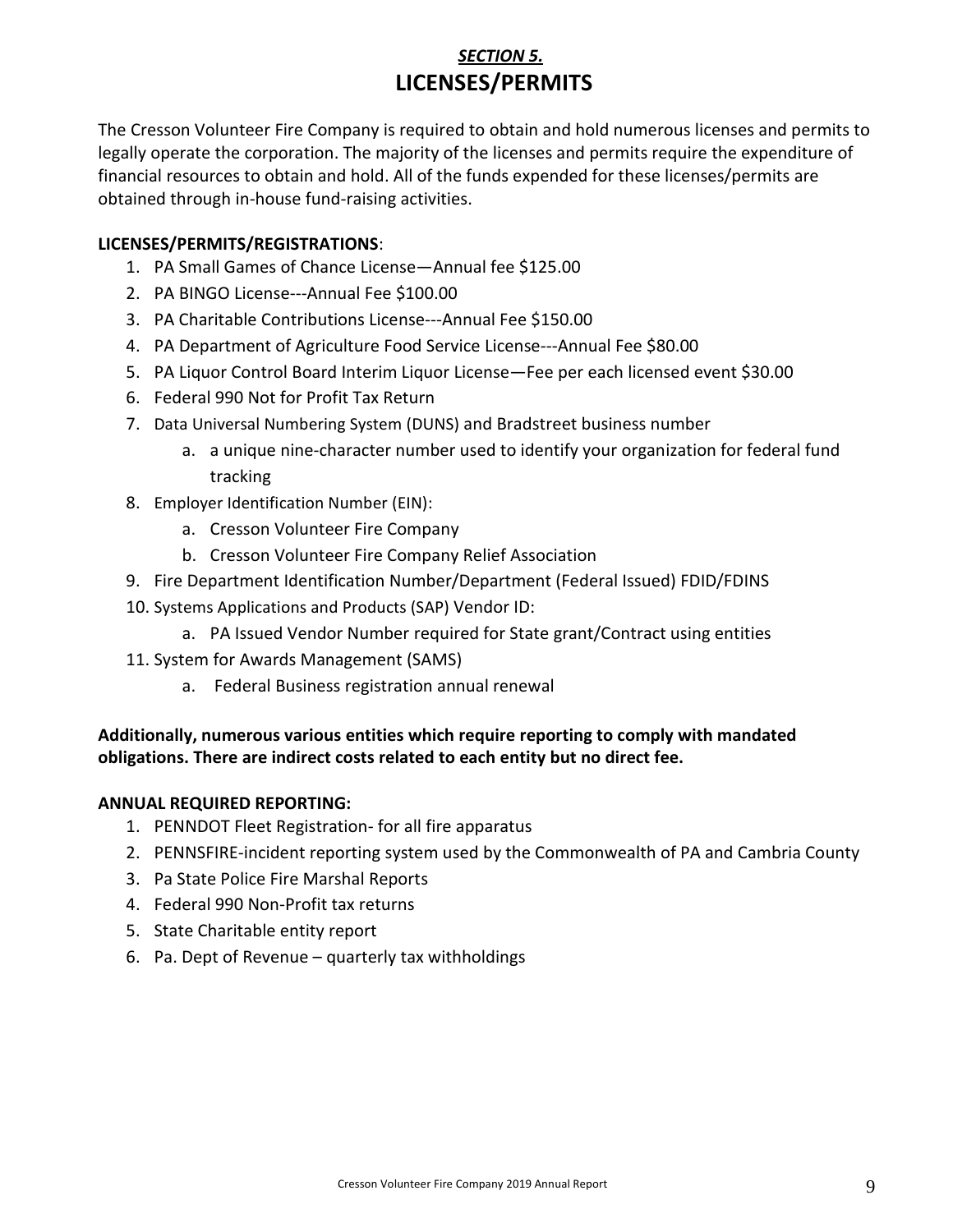### *SECTION 6.*  **EQUIPMENT AND MAJOR ASSETS**

### 1. **RESCUE/ENGINE 70 2018 KME Predator Engine**



*This unit is 2 years old***.** This combination unit has a 2,000 g.p.m. fire pump, a 1,000-gallon water tank and a 30-gallon foam tank. The unit is designed to implement rapid fire knockdown, rescue services and rural water movements. The large pump can provide a vast amount of water over long distances without the need to have additional engines and

enables this unit to further support our rural areas without a hydrant system. The unit carries the primary hydraulic rescue equipment and manual rescue tools. The integrated foam system can provide 2 different foam types, commonly known as A & B type foams. Compartments are supplied on all sides of the unit to carry the multitude of items required to be certified as a fire apparatus. This unit has a fully enclosed cab with seating for eight staff.



### 2. **ATTACK 70 2009 Crimson 5500 4x4 Mini-Pumper**

*This unit is 10 years old*. This unit is a multi-facet minipumper with 1,000 G.P.M Waterous pump and 300-gallon water tank. The unit carries fire suppression equipment, wild land firefighting equipment, a 6,000 P.S.I. integrated cascade system, a hydraulic rescue system, medical equipment, roadway safety equipment, an 8 KW diesel generator with

quartz lighting and NFPA compliant chevron decals for visual safety. This unit also serves as a Quick Response Service (QRS) unit in support of the Cambria Alliance Emergency Medical Service.

### 3. **TOWER 70 2005 Crimson Aerial Ladder Tower**



*This unit is 14 years old.* This unit is capable of extending 103 feet and can support a maximum of 1000 pound in the tower bucket. The unit has a 2,000-G.P.M. water pump and a 300-gallon water tank. This unit carries 1,000 feet of 5-inch, 350 feet of 2-½ inch leader supply line and 700 feet of 1 ¾

attack lines. A 10 K generator supplies the auxiliary power for lighting and hand tools. Numerous rescue and ventilation tools augment the capabilities of this unit. The unit can carry 6 firefighters safely in an enclosed cab with an array of firefighting/rescue tools. The unit is certified annually to meet the NFPA specifications and is fully equipped with an entire complement of ground ladders, lighting and salvage equipment. The unit is outfitted with a waterway and breathable air piped to the bucket.



### 4. **UTILITY 70 2005 Ford 250 XL pickup truck**

*This unit is 14 years old.* This is a 4-wheel drive, 4 door diesel unit and is utilized as a firefighter and equipment transportation vehicle, off-road support unit, roadway safety and a variety of other discretionary responses.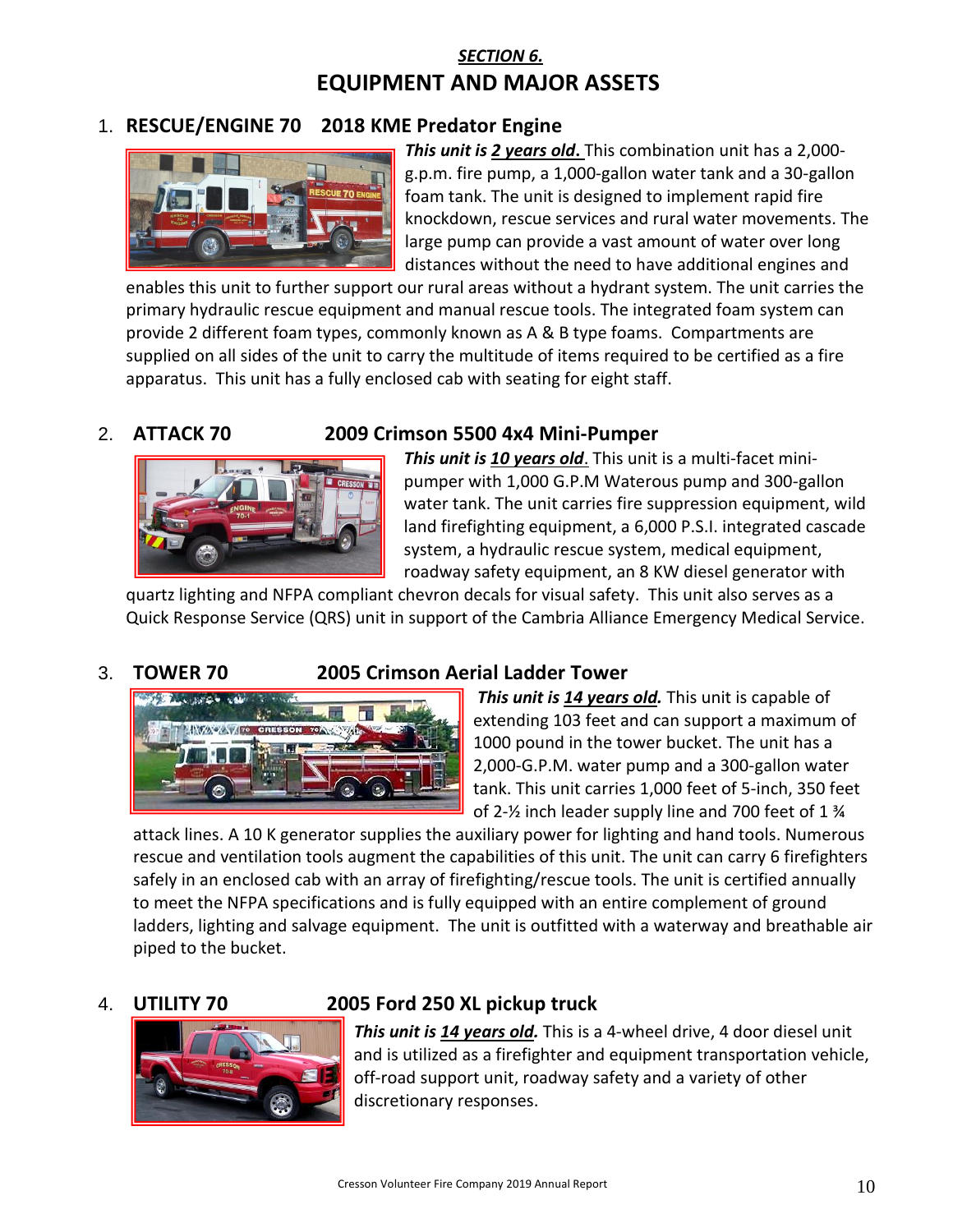

### 5. **TANKER 70 2002 Freightliner/American LaFrance Tanker**

*This unit is 17 years old***.** The unit carries 3,000 gallons of water. The unit has a 500-gallon per minute pump. The tanker has a 10 inch quick dump discharge on the rear of the unit to maximize the capabilities of the unit to supply water. The unit carries one portable dump tank capable of holding 3,000 gallons of water.



### 6. **ENGINE 70 1996 HME/Quality Engine**

*This unit is 23 years old***.** This combination unit has a 1,500 g.p.m. fire pump and a 750-gallon water tank. This unit carries rescue equipment and is fully outfitted to function as a primary attack engine. The unit is also equipped with a reserve set of hydraulic rescue tools. The closed cab has seating for ten staff.

This unit is a dual function piece of apparatus.

### 7. **AIR COMPRESSOR 2011 HYPRESS**



*This unit is 8 years old.* The in-house air compressor has highpressured capabilities up to 6,000 psi and certified as grade D breathing air as required by the Compressed Gas Association. The unit has a quarterly air sample analysis completed to assure the highest grade of quality breathable air and the proper operation of the unit and to comply with NFPA Standards.

8. **Hydraulic Rescue Equipment** - *This equipment is 8 years old.* The Fire Company operates a



full complement of powered hydraulic rescue tools, on 3 different apparatus to assure availability. The hydraulic tools have the capacity to cut through the addition safety metal built into newer vehicles. Additionally, hand tools, electrical tools and rope rescue equipment are owned and operated by the Company.

The Company also maintains an air bag rescue system capable of lifting 134 tons.

9. **Air Monitors** – The Company currently has 4 air meters used to detect levels of gas in a direct



area. The meters will detect a level of gas in a building, room or area outside. The meters are specially designed to detect gases you cannot see, smell or taste. All meters are designed to alarm when a certain percentage is reached, alerting the area is unsafe.

**Gas meter #1**- Detects the percentage of Oxygen (O2), Carbon monoxide (CO) and combination gas. This meter also shows the Lower Explosive Limit (LEL) of a gas. **Gas meters #2-4** -These are new and more advanced MSA Altair 5x gas meters. These meters are designed to detect CO, O2, Hydrogen Sulfide, Hydrogen Cyanide and LEL. These were acquired at substantial costs and were placed into service in response to the needs requested by the residents and the environmental hazards of our fire protection area.

We also maintain a meter to detect radiation that was acquired through the Anti-Terrorism Act.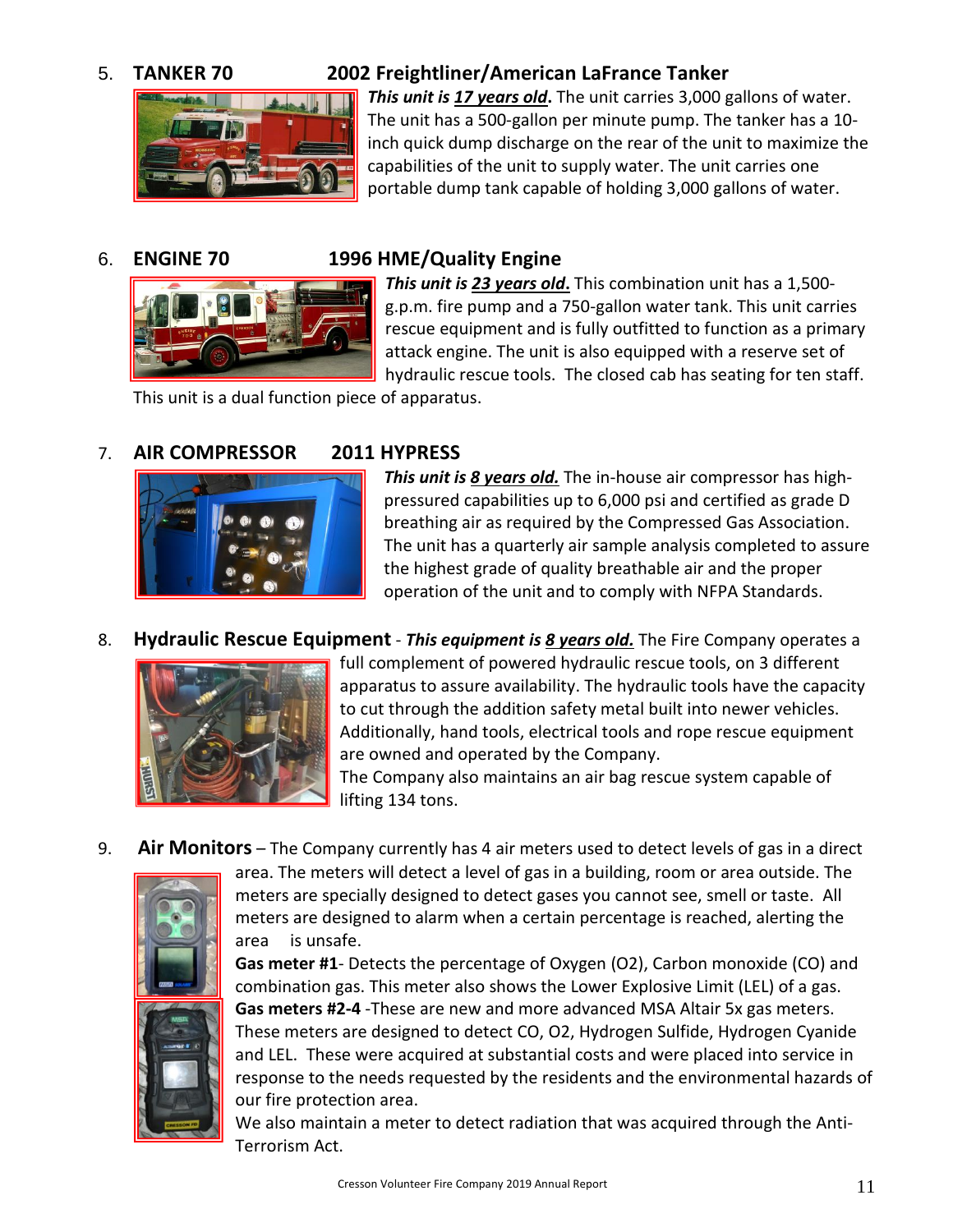### 10. **Thermal Imaging Cameras-**



The Company operates two (2) Thermal Imaging Cameras (TIC) and are types of thermographic camera used in emergency services. By rendering infrared radiation as visible light, such cameras allow firefighters to see areas of heat through smoke, darkness, or heatpermeable barriers. Additionally, 10 Self Contained Breathing Apparatus (SCBA) have integrated TIC's for firefighters' immediate use in a hazardous environment.

11. **Housing** - Built in 1973, the Company owns the building and property located on Ashcroft Avenue in Cresson along with all interior fixtures and equipment. The building serves to house apparatus, equipment, and provides an area to support numerous fundraising activities. The building also serves as a regional disaster shelter that operates from a natural gas emergency generator system in case of power outages.

 Under an agreement with Cresson Borough, the Pfeister Building (formerly the Cresson Borough office/garage) is now used to store the devices needed to conduct the weeklong major fundraising festival in July and other events. The building is also utilized as a training site for our firefighters to train on various aspects of structural firefighting, rescue and interior/exterior fire ground operations.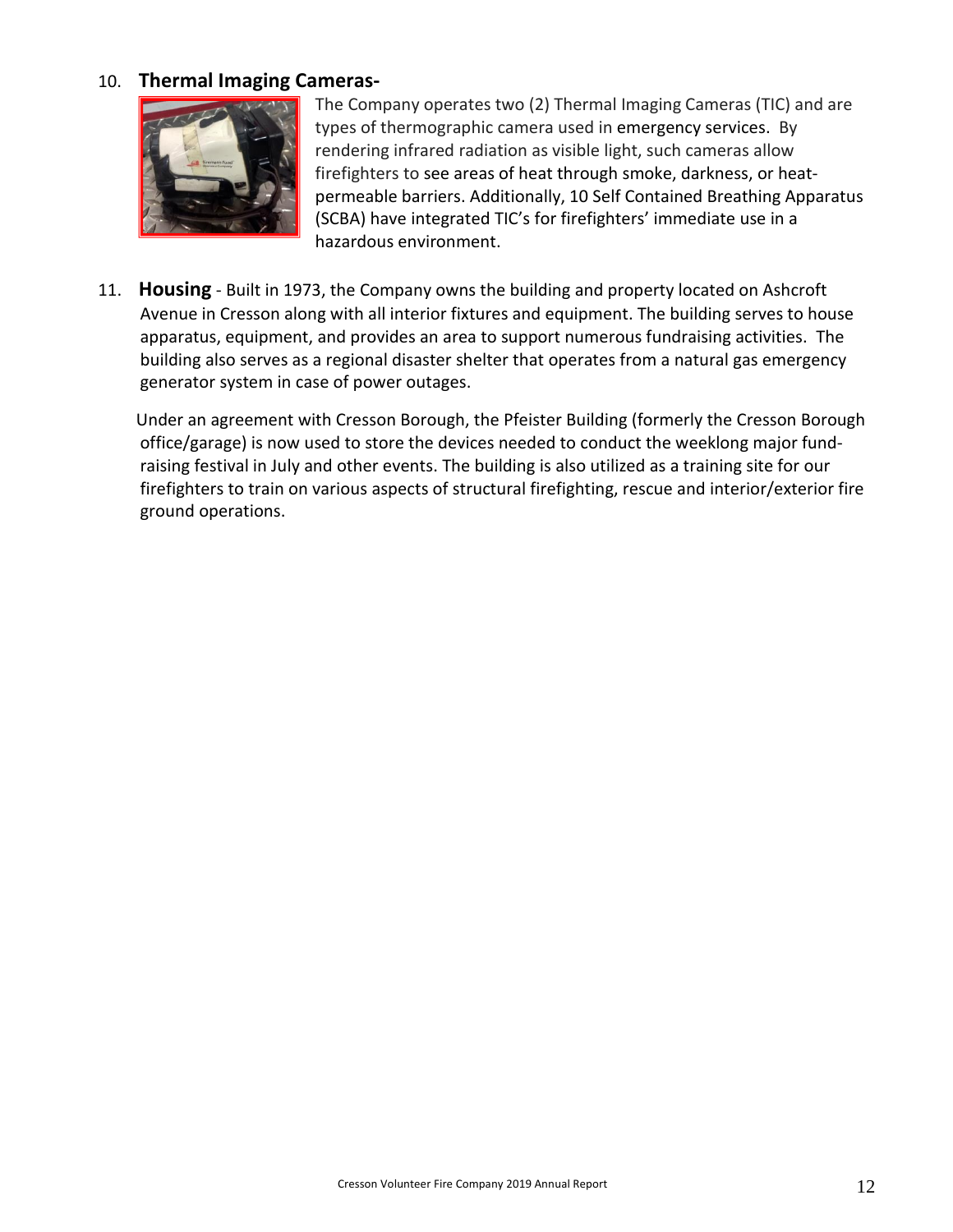### *SECTION 7.* **ACHIEVEMENTS OF 2019**

- 1. The Cresson Volunteer Fire Company *responded* to 100% of requests for fire/rescue assistance and QRS requests in a wide array of emergencies from the citizens, businesses, governmental agencies and travelers within our fire service area, fulfilling the mission statement of the Company.
- 2. The Community of Lilly Volunteer Fire Company and the Cresson Volunteer Fire Company held joint membership meetings in anticipation of the Corporate Partnership realization of the Keystone Regional Fire Rescue Department beginning on January 1, 2020 *(Reference Section 14 for additional details*).
- 3. Our members volunteered thousands of hours of their spare time to raise much needed financial resources for the Company through more than 65 fund-raising events. The funds obtained through these numerous events are the stabilizing factor to maintaining financial solvency of the Company. These funds augmented municipal contracts and other private donations.
- 4. In accordance with Commonwealth of Pennsylvania law, the Cresson Volunteer Fire Company follows the requirements to obtain Child Abuse History Clearances and PA State Police Criminal Record Check documents for volunteers with supervision duties of minors, and affidavits for minor members. For applicants and members who did not reside in Pennsylvania for 10 consecutive years, they must also provide an FBI clearance check. This covers all of our active members, both junior and active/firefighters. All members must obtain renewal certifications every 5 years.
- 5. Officers attended meetings with each municipality that we provide fire suppression/rescue services. An update of Company operations was conveyed to the elected officials with contact information provided to enhance cooperation and communication.
- 6. Through a collective collaboration of governmental and private entities, the Workmen's Compensations costs our volunteer firefighters remained stable for municipalities, with several municipalities actually seeing a reduction in 2020.
- 7. We continue to meet our goal that all apparatus drivers must be at least 21 years of age and are required to participate in training to become certified in Emergency Vehicle Operations. All drivers must provide documented proof of a current Pennsylvania vehicle operator's license as required by our insurance carrier.
- 8. The Pennsylvania Department of Agriculture completed our kitchen inspection with no deficiencies or recommendations. Our kitchen license was renewed and this is vital to our numerous fund-raising activities.
- 9. The Company continues to support local businesses with the purchasing of merchandise and materials. The community businesses are one the keys to a strong volunteer fire service and we support our local businesses with your municipal funds and private donations from the citizens as much as possible.
- 10. The Fire Company participated in the  $7<sup>th</sup>$  Annual Camp Cadet program sponsored by the Pennsylvania State Police *(Refer to Section 13 for additional details)*. We have proudly been participants in this worthwhile program since its inception in 2012.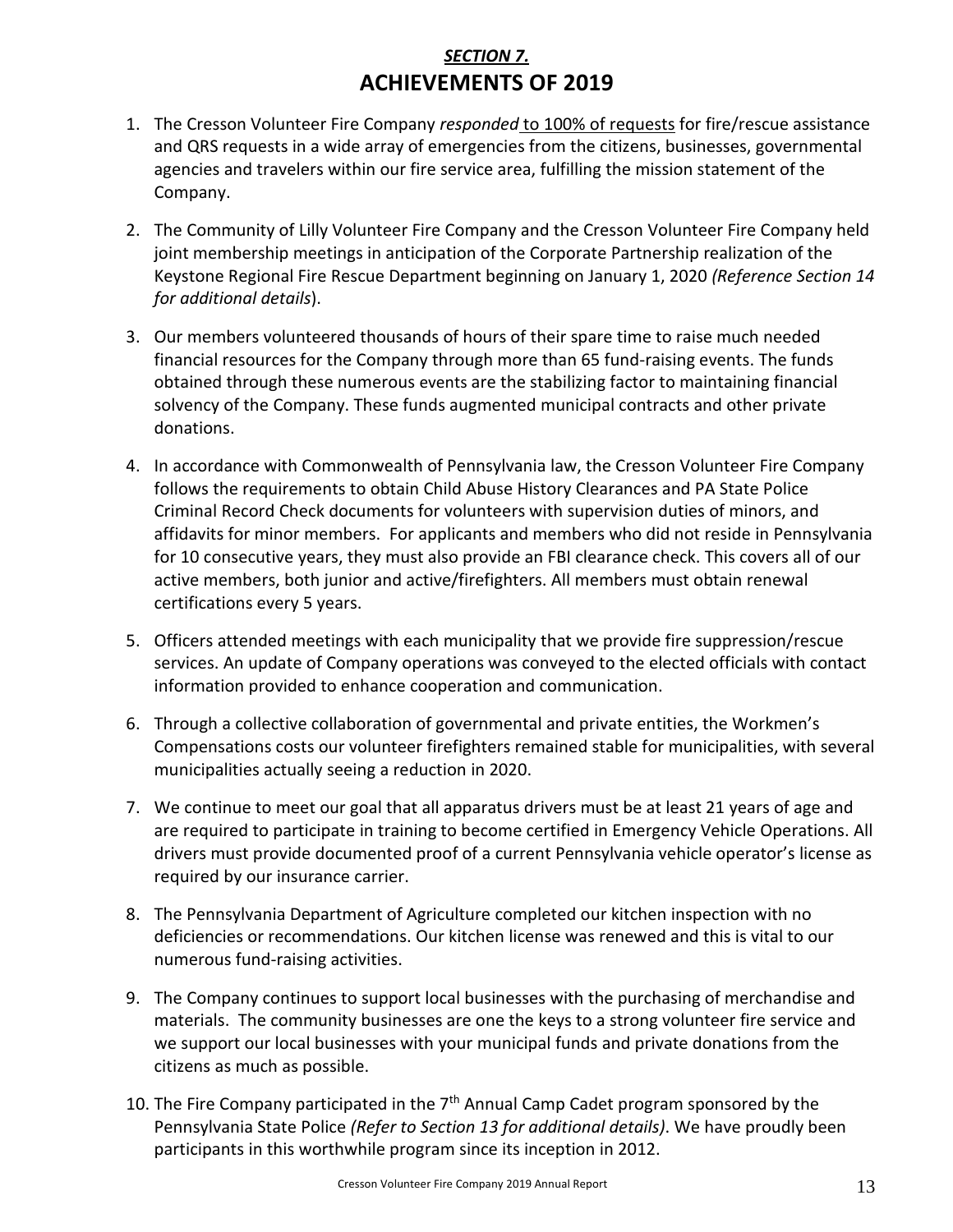- 11. Firefighters completed the Basic Fire Fighter and Fire Fighter I certifications**.** While the Basic Fire Fighter course focuses on skills and tasks necessary to assure safety on the fire ground, Fire Fighter I prepare the fire fighters to perform essential and advanced fire ground tasks as well as allowing entry into all tracks of the certification system.
- 12. Members participated in multiple certified emergency training through FEMA and the Pennsylvania State Fire Commissioners Office with many members attaining certification in Hazardous Materials, Aerial Operations, Vehicle Rescue, Fire Pump Operations, and an array of other courses and trainings.
- 13. The Cresson Volunteer Fire Company participated in the Cambria County Renovations Department/Inmate Community Service Work Program which provides inmates real work experience while providing a valuable service to non-profit organization. The Department continues to explore and use various avenues to reduce expenditures and reduce the burden upon the participating volunteers of the Company.
- 14. The Fire Company submitted numerous applications for grants to reduce the financial burden upon the Fire Company, our members and the entire community area *(Refer to Section 10 for additional details)*. The grant awards are used to sustain the financial viability of our Company, improve or replace fire/rescue apparatus or equipment, and improve the safety of our firefighters.
- 15. The Pennsylvania State Police held numerous Child Car Safety Seat inspections inside the Cresson Fire station. These free inspections provide parents and guardians with the information they need to keep a child safe in a vehicle. We are proud to support the State Police in this important mission.
- 16. The Fire Company is exploring numerous avenues of funding sources including private and public grants to replace the entire roof of the fire station and community social hall. These alternate funding sources can help to lessen the local costs associated with this anticipated large expenditure of \$120,000.00 or more. The current rubberized roof has exceeded its material life expectancy and has developed leaks and seam lifting, causing additional damage and costs.
- 17. An Independent Accountant's Review of the Cresson Volunteer Fire Company financial records was completed by the certified public accountants' firm of *SICKLER, TARPEY AND ASSOCIATES*. The accounting firm reviewed the financial records of calendar year 2018. We are proud to report that the accounting firm's conclusion was: "…*we are not aware of any material modifications that should be made to the department financial statements in order for them to be in accordance with accounting principles generally accepted in the United States of America".* This report noted no deficiencies or recommendations in our financial practices or policies, which is a positive reflection and outstanding dedication of our Treasurer and the other officers of the Fire Company. We use an Independent Accountant's Review annually to ensure that the Fire Company is utilizing the best financial practices to safeguard your municipal contract funds, grant moneys, in addition to a wide array of community and corporate donations.
- 18. Mobile Internet access was added to several vehicles for IPAD usage. This technology enables officers and firefighters to access valuable and lifesaving information before, during and after an incident. This internet access is not provided free by the internet vendor and carries a substantial monthly fee.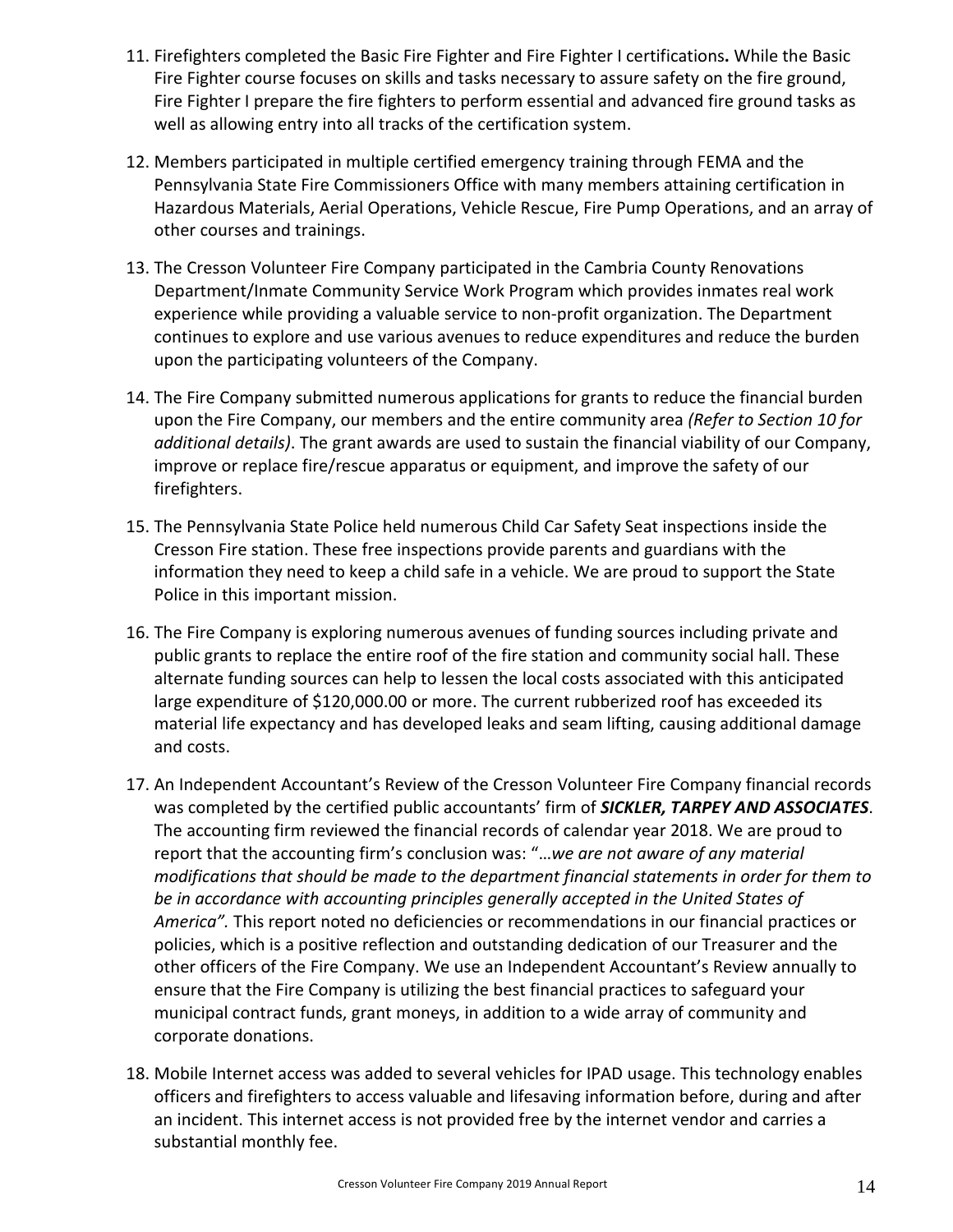- 19. The Fire Company established a PayPal account to enable governmental entities to submit contractual funds and for community members to submit a donation.
- 20. Asphalt curbing was placed in areas to redirect water into drains in an effort to reduce water infiltration into the social hall during heavy rainfalls. Damage from the 2019 summer storms caused thousands of dollars in uninsured damages. This proactive approach will help mitigate further water infiltration. The funds to expend on this preventive action were obtained through our in-house fund-raising efforts.
- 21. The ceiling of the apparatus section of the station is being replaced with the financial assistance of a United States Department of Agriculture (USDA) grant. A metal ceiling was installed with added insulation to improve energy efficiently. The project was competitively bid in accordance with the USDA requirements. The awarded grant covers approximately 33% of the total cost of the project. An additional grant in the amount of \$1,500.00 was awarded from the Community Foundation For the Alleghenies. The MacDermid/Alpha Assembly Solutions Employee Committee of Altoona donated \$1,000.00 towards this project. The remaining 63% is being paid by funds obtained through our in-house fund-raising efforts and various private grants.
- 22. The Fire Company upgraded our computer network and Wi-Fi accessibility throughout the entire building. Our antiquated computers were unable to process current technology data needed for visual displays, incident reporting and Wi-Fi accessibility. This upgrade enhances the Information Technology (IT) throughout the entire building. A member of the community with lengthy IT experience volunteered his time and expertise at no cost with design and recommendations, at a substantial savings to the Company
- 23. Rapid Intervention Team (RIT) kits (2) were purchased to equip FAST (Firefighter Assist and Search Teams) or RIT teams, a highly recommended tactic during any interventional firefighting and rescue actions. A RIT teams, while not required by statute in PA, are highly recommended and considered a minimal safety standard. The acquisition of two RIT kits allows the Fire Company to initially implement a RIT standard while awaiting the arrival of others to assume this duty. The funds to purchase the RIT kits were obtained through our inhouse fund-raising efforts.
- 24. The Fire Company continues to participate in the AMAZON SMILE program which provides all users of AMAZON the ability to designate .05% of purchases to a charity of their choice**.** Thru our Facebook page, we encourage all readers to denote their charitable giving's to the Cresson Volunteer Fire Company. In 2019, we received approximately \$50.00 of donations.
- 25. The Fire Company continues to participate in county-wide initiatives for emergency services by having representation on various county committees inclusive of but not limited to:
	- a. Cambria County Local Emergency Planning Committee (LEPC)
	- b. Cambria County-wide Hazards Mitigation Planning Committee
	- c. Cambria County Special Hazards Response Team Steering Committee
	- d. Cambria County Emergency Management On-Scene Coordinators
	- e. Cambria County Fire Training Committee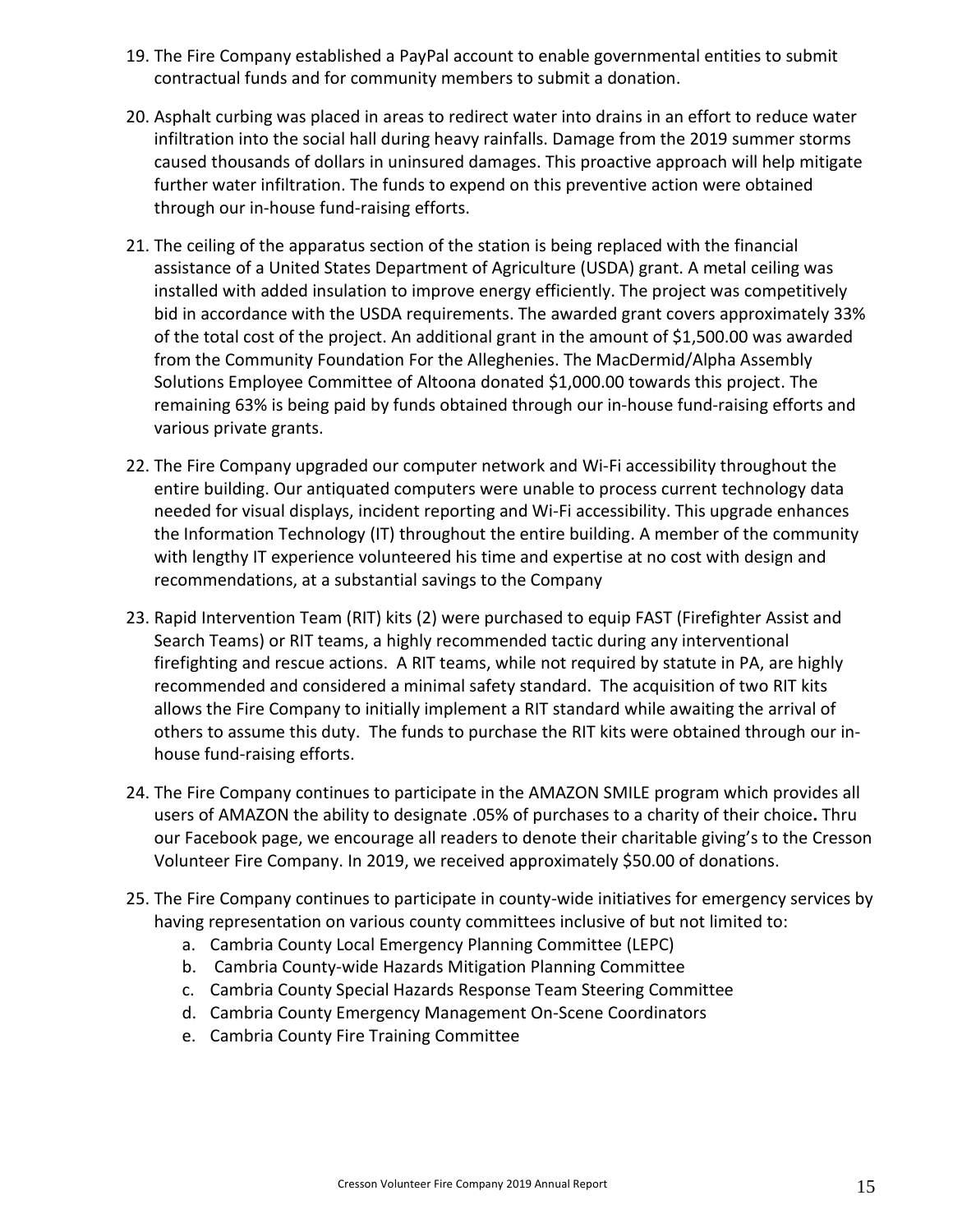### *SECTION 8.* **2019 RESPONSE STATISTICS**

Based upon PennsFire records, the Cresson Volunteer Fire Company responded to **352 incidents**. This number does **not** include the total for non-emergency alarms and requests for public assistance.

The Cresson Volunteer Fire Company inputs each request for assistance as an incident into the Pennsylvania mandated statistical database. This system reflects a comprehensive description of the incidents that the Cresson Volunteer Fire Company responded to during the 2019 calendar year, but may not include public assistance.

The primary coverage area includes Cresson Borough, Sankertown Borough, Cresson Township, Munster Township, and portions of Allegheny Township and Gallitzin Township. This primary coverage area is approximately 73 square miles. The following is a breakdown of the **352 incidents**:

| Fires involving a structure                                                                 | 18             |  |
|---------------------------------------------------------------------------------------------|----------------|--|
| <b>Vehicle fires</b>                                                                        | 18             |  |
| Railway/commercial freight incidents                                                        | $\Omega$       |  |
| Natural vegetation fires                                                                    | 14             |  |
| Rubbish/dumpster fires                                                                      | 0              |  |
| Smoke investigations                                                                        | 6              |  |
| Motor vehicle accidents                                                                     | 82             |  |
| QRS Response (this is a non-reimbursed medical service)                                     | 33             |  |
| Physical rescue/Person locked in a vehicle                                                  | 13             |  |
| Fuel spills                                                                                 | $\overline{2}$ |  |
| Natural Gas/LPG leaks                                                                       | 9              |  |
| Helicopter landing                                                                          | $\overline{0}$ |  |
| Carbon Monoxide incidents                                                                   | 3              |  |
| Electrical lines/problems                                                                   | 16             |  |
| Police/Government/Public service assist                                                     | 45             |  |
| Animal rescue                                                                               | $\Omega$       |  |
| Stand-by/cover assignments/move up                                                          | 10             |  |
| False alarms/calls                                                                          | 33             |  |
| Severe weather/natural disaster                                                             | 22             |  |
| Flooding                                                                                    | 26             |  |
| Searches                                                                                    | 1              |  |
| Others                                                                                      | 1              |  |
| Can all and Confeder<br>$\mathbf{A}$ and $\mathbf{A}$ are all the state of the $\mathbf{A}$ |                |  |

An average of **13** volunteer firefighters responded to each incident in 2019

Based upon the reported incidents, an incident requiring a Cresson Volunteer Fire Company response occurred an average *every 25 hours.*

We also respond to requests for participation in numerous community civic and governmental events. These include Halloween parades, Santa Claus treat deliveries to local schools, Veterans Events, Easter Egg Hunt, numerous Poker Runs, supporting local high school teams returns after playoffs, dedications, Mount Aloysius College graduation, Penn Cambria Homecoming parade, community parades, support for governmental agencies with water flushing, aerial services, and a host of other requests.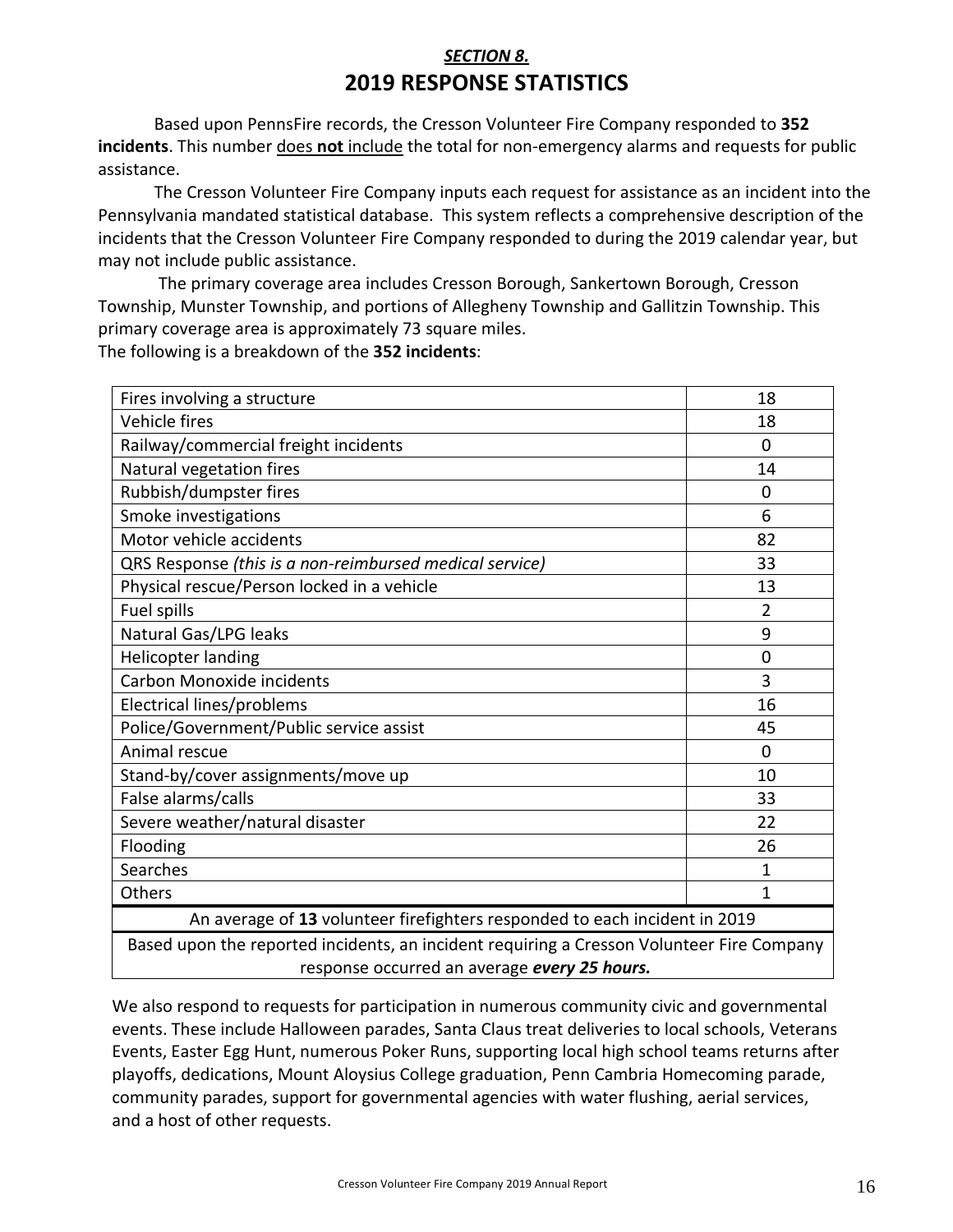### *SECTION 9.* **2019 FIRE LOSS STATISTICS**

During the calendar year 2019, there were zero (0) working structural fire alarms in our primary fire district. There were numerous responses to potential structural fires, but these were mitigated prior to any structural damage occurring.

There were no fire-related deaths in 2019 within our fire coverage area.

This figure is due to the excellent cooperation that the Fire Company has with the multiple other emergency service entities which service the fire protection area. This cooperation is one aspect to ensure that the loss of life and property are kept to a minimum.

The above statistics are from the Pa. State Police Fire Marshal's reports that must be submitted for any property damaged by fire. The PennsFire reporting system was implemented by the Cambria 911 Center in 1998 and was instituted statewide in 2001. This system captures the loss data within the same system as the response data referenced earlier. We continue to be a vital entity in the implementation of data and improvement ideas to this reporting system. This is a mandated user component for submission of applications for federal and state grants and low interest loans pertaining to the fire service.

No statistics are kept of values of vehicles involved in fire if the vehicle was in motion. Under Pa. Law, this is considered a vehicle accident and is under the auspices of the law enforcement agency having jurisdiction at the time of the incident. This same process is used for wild land fires, which fall under the auspices of the Pennsylvania Bureau of Forestry.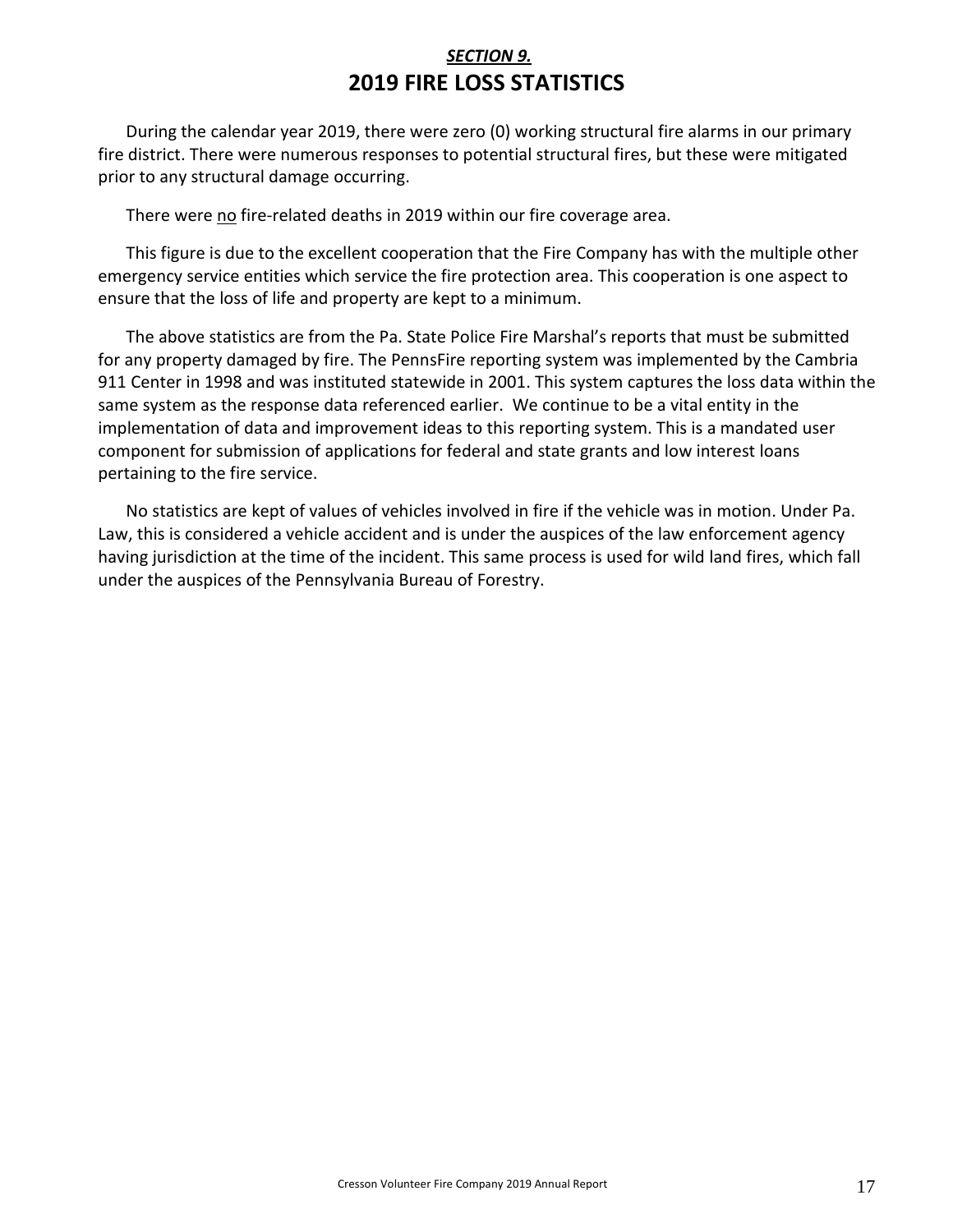### *SECTION 10.*  **2019 COST SAVINGS AND FUND RAISING**

### **ESTIMATED COST SAVING TO MUNICIPALITIES AND RESIDENTS**

Using the *National Volunteer Fire Service Project Calculator,* it is estimated that the Cresson Volunteer Fire Company saved your municipalities and residents the following amount of monetary funds during 2019:

> Total Volunteer Savings  $$2,450,231.00$ Savings per Fire Fighter  $$58,351.00$

**Estimated Annual Savings per each address: \$927.00**

### **2019 ANNUAL FUND DRIVE**

This is our primary fund-raising event for the purchase and maintenance of the fire apparatus. **With fire apparatus and equipment cost rising immeasurably faster than income,** a donation by every residence and business is critical to the volunteer fire service survival.

### The **2019 AVERAGE ANNUAL DONATION**

to the CRESSON VOLUNTEER FIRE COMPANY is:

### **\$13.38** PER EACH ADDRESS

This total (\$13.38) shows the **immense disparity** between individual donations and the \$927.00 estimate annual savings per address utilizing the "volunteer fire service" ---versus a paid fire service.

Listed below is a total breakdown of the 2019 Annual Fund Drive information for all municipalities combined:

- $\triangleright$  A request for a donation was mailed to 2,609 addresses
- ➢ **Only 17.0%** of all residents/businesses donated and supported the 2019 Annual Fund Drive
- $\triangleright$  The total number of donations per all addresses received is 460 residents/businesses
- ➢ **83% or 2,149** of all residents/businesses **DID NOT** donate to the 2019 Annual Fund Drive in support of your Fire Company
- $\triangleright$  \$13.38 is the average donation from all addresses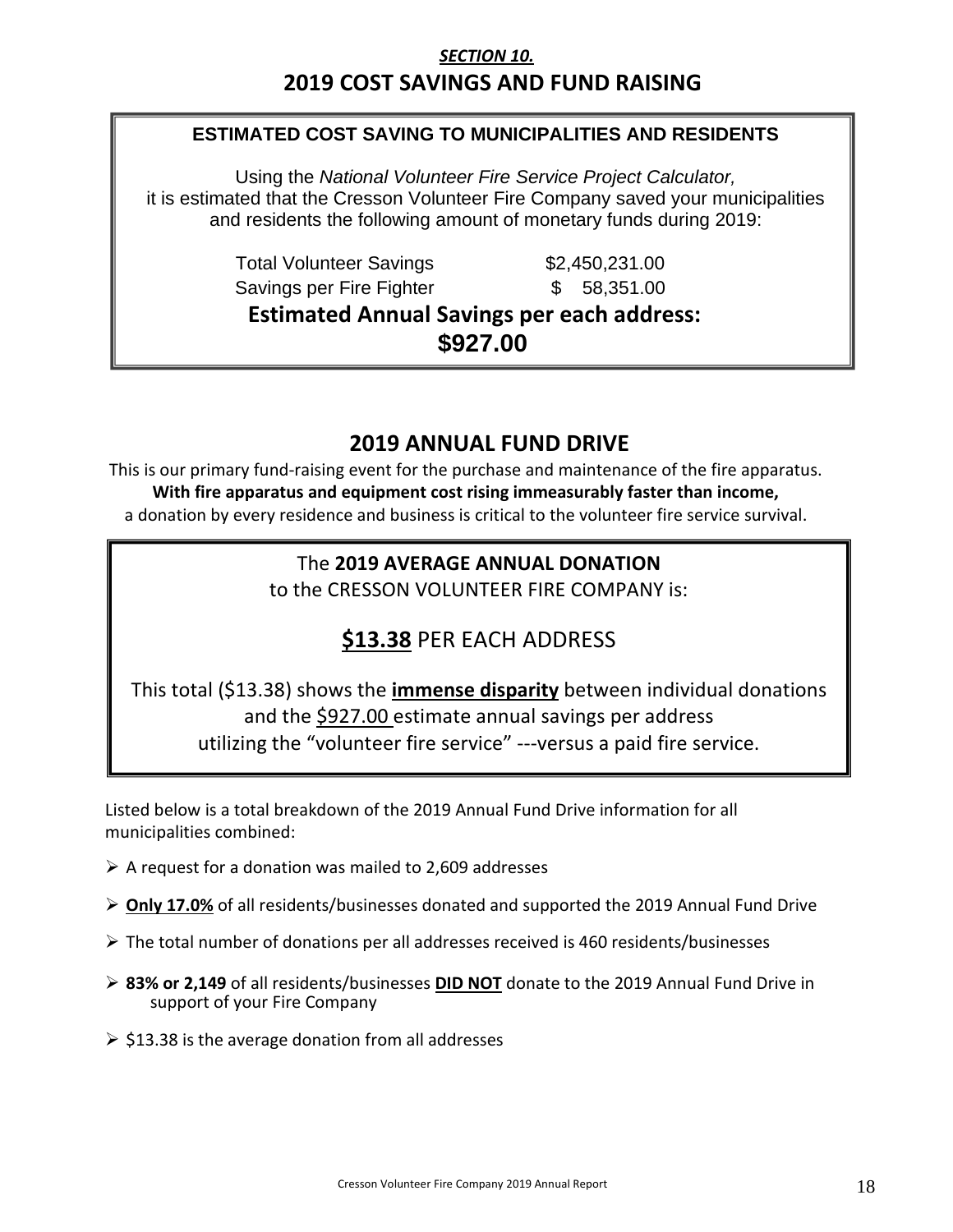### *SECTION 11.* **GRANTS SUBMITTED AND RECEIVED**

The Cresson Volunteer Fire Company has attempted to expand our avenues of funding sources by utilizing all public and private grants available. These additional funding opportunities help augment our ongoing efforts to provide the most efficient and cost-effective fire suppression, rescue, and QRS services to our communities.

The vast majority of the grant applications were investigated, written, data inputted, and submitted by our volunteer members in their spare family time. In addition, these same volunteers managed the grant award, documentation and follow-up submissions to the grant provider.

### *GRANT APPLICATIONS SUBMITTED IN 2019*

- 1. The Fire Company submitted a grant application of \$15,000.00 to the Pennsylvania Office of the State Fire Commissioner. If awarded, the grant funds will be used to reduce the 20-year \$129,000.00 loan debt which was used to purchase the 2018 KME Predator Rescue/Engine.
- 2. The Fire Company submitted an application for grant funds administered through the Homeland Security Department for \$43,500. We are requesting funds to purchase a Thermal Imaging Camera (TIC), Air Bags and Portable fans, multi-gas detector, Rapid Intervention Team **(**RIT) pack and gear storage racks. The grant request will be dedicated to ensuring the safety of our firefighters through modern equipment and training. The goal will be to increase the firefighting/rescue capabilities of the Fire Company while improving the safety of our firefighters. Our 10% share of an awarded grant is obtained through our in-house fund-raising efforts.
- 3. The Fire Company applied for a \$2,500.00 grant through PEOPLES GAS for funds toward the purchase of a gas meter detector.
- 4. The Fire Company applied for a grant of \$4,000.00 to purchase fire extinguishing foam and gas detection meter through the Pa. Office of the State Fire Commissioner Unconventional Gas Well Drilling Program.
- 5. The Fire Company applied for a grant through Harbor Tool and Freight for \$1,000.00 of various shop tools for use at the station.

### *GRANTS AWARDED IN 2019*

- 1. *Application was submitted in 2018*: The Fire Company received a grant award of \$15,000.00 from the Pennsylvania Office of the State Fire Commissioner. The grant funds were used to reduce the 20-year \$129,000.00 loan debt which was used to purchase the 2018 KME Predator Rescue/Engine.
- 2. *Application was submitted in 2017*: A grant of \$11,000 was awarded by the United States Department of Agriculture (USDA) for an energy efficiency upgrade to the apparatus room ceiling. The Fire Company will expend approximately \$33,000.00 to fulfil the grant requirements. This grant required approximately 2 years of meticulous paperwork submissions and reviews along with project revisions. The additional funds to complete this project were obtained through our in-house fund-raising efforts and other private grants.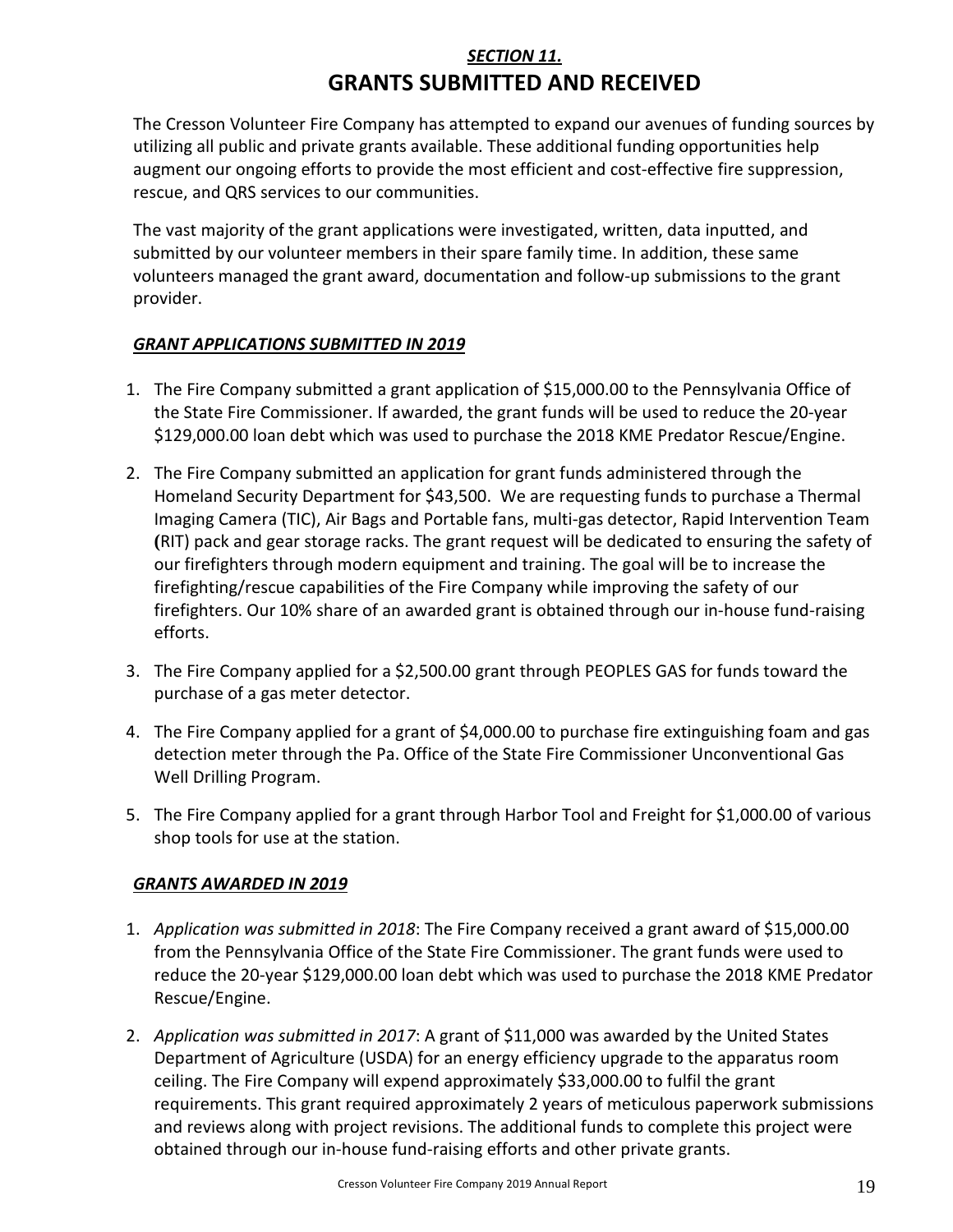- 3. *Application was submitted in 2018*: A grant in the amount of \$1,500.00 was received from the Community Foundation for the Alleghenies. This grant was awarded to provide financial assistance towards the apparatus room ceiling upgrade.
- 4. *Application was submitted in 2018*: A \$3,500.00 grant application was received through the Lee Initiative Health & Wellness Endowment in funds to aid in the purchase of a "5 gas" environmental air sampling pump. The unit shall include; remote pump probe and tubing, vehicle and 110 v chargers, sampling gas and calibration kit, data logging, in-vehicle mounting kit and/or protective carrying case. This will assist in compliance with the NFPA 350 standard for confined space entry. Our cost would be 15% of the awarded grant value. Any additional funds to purchase denied items are obtained through our in-house fund-raising efforts.
- 5. *Application was submitted in 2018:* The Fire Company received announcement of a grant of \$2,500.00 to purchase a battery-operated ventilation fan from ENBRIDGE, a global energy infrastructure leader. The ventilation fan provides increased air flow and greater portability for use. An additional \$1,500.00 is needed to supplement this grant award for the fan purchase. The additional funds to complete this project were obtained through our in-house fund-raising efforts.
- 6. *Application was submitted in 2018: This awarded grant will entail expenditures of Keystone Regional Fire Rescue Department funds. Thus, it is listed in this 2019 Annual Report.* The Community of Lilly Volunteer Fire Company (CLVFC) was awarded a grant of \$143,847.00 through the Homeland Security Assistance to Firefighters grant program for the purchase of 22 Self Contained Breathing Apparatus (SCBA). Our SCBA units are required to meet certain National Fire Protection Association (NFPA) codes and related Occupational Safety and Health Administration (OSHA) regulations which govern some aspects of our operations (specifically all response to hazardous materials emergencies). Therefore, the CLVFC former SCBA units no longer met the requirements and are incapable of being upgraded, necessitating total replacement of our SCBA units. Additionally, the Keystone Regional Fire Rescue Department will expend \$17,000.00, which is our share of the grant award. These funds are obtained through our in-house fund-raising efforts. This will standardize the SCBA units of both the Cresson and Lilly fire stations.

### *GRANT APPLICATIONS DENIED IN 2019*

- 1. The Fire Company application submitted through the Pennsylvania Office of the State Fire Commissioner Oil and Gas Well Fund for \$4,000.00 was denied.
- 2. The Fire Company application for grant funds administered through the Homeland Security Department for \$43,500 was denied. The requested funds were planned for purchase a Thermal Imaging Camera (TIC), Air Bags and Portable fans, multi-gas detector, Rapid Intervention Team **(**RIT) pack and gear storage racks.
- 3. The Fire Company application for a \$1,000.00 grant to purchase fire extinguishing foam from ENBRIDGE was denied.
- 4. The Harbor Tool and Freight application for \$1,000.00 worth of various tools was denied.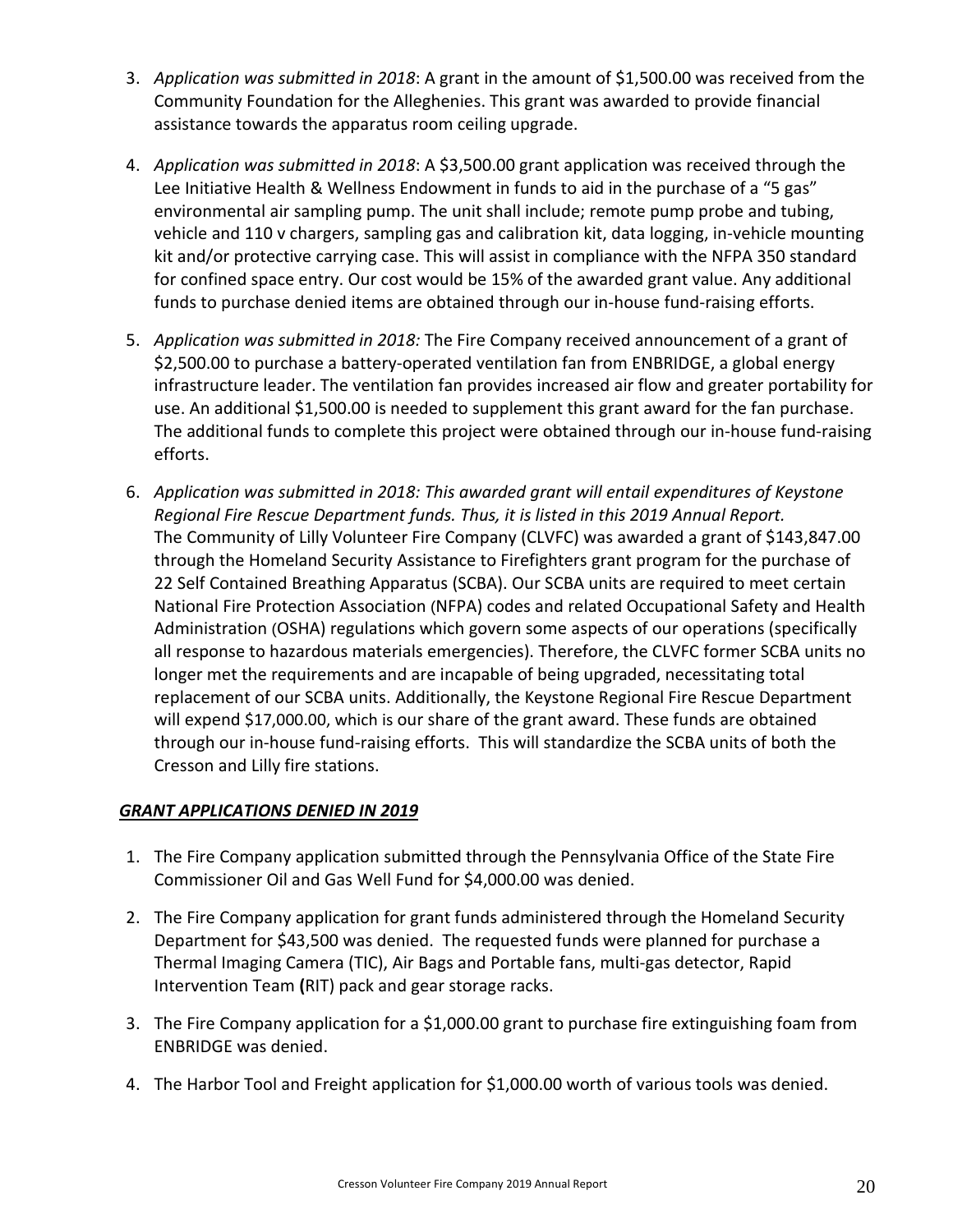### *SECTION 12.*  **DONATED PERSONNEL HOURS**

During 2019, our members donated approximately **5,934 hours of volunteer service**, both operating at emergency incidents, weekly training, certified training and fire prevention.

In addition to the above, approximately **1,475 volunteer hours** were donated conducting meetings to assure the operation of the Company. Approximately **4,000 volunteer hours** were expended conducting fundraising details to assure the financial stability of the organization. Approximately **1,470 volunteer hours** were expended working at home or place of business related to Fire Company operations.

### **The Cresson Volunteer Fire Company members donated in excess of** *12,879* **personnel hours in 2019**



The Donated Personnel Hours total **DOES NOT INCLUDE** the planning meetings, purchasing, events, fire prevention training, general cleaning of apparatus, station, banquet hall, and other related task that are associated with each singular fund-raising event that often take weeks of planning. This is in addition to the numerous alarms, public service details, meetings, and other community sponsored events that are noted above.

### **FINANCIAL VALUE OF PERSONNEL VOLUNTEER HOURS**

According to the *Independent Sector*, a national company establishing the value of volunteer time in Pennsylvania, the hourly cost value for a volunteer in 2019 was **\$25.43.** Utilizing this data, in conjunction with the Cresson Volunteer Fire Company donated hours (*12,879)*, the personnel cost saved for all municipalities involved was:

### **\$327,512.97**

### **FUND RAISING EVENTS**

The Cresson Volunteer Fire Company sponsored approximately **65** days of fund-raising events/sessions in 2018. Based upon these events/sessions, the Cresson Volunteer Fire Company conducted an average of one (1) fund-raising session/event *every 5.6 days of the 2019 calendar year.*

These are the "actual" days of fund raising to enable the Cresson Volunteer Fire Company to continue the endless and arduous struggle to meet the challenges of the rapidly escalating cost of providing emergency services and general operational cost. This **DOES NOT INCLUDE** pre-planning of the events, organizational meetings, advertising, set-up and clean-up and supply ordering.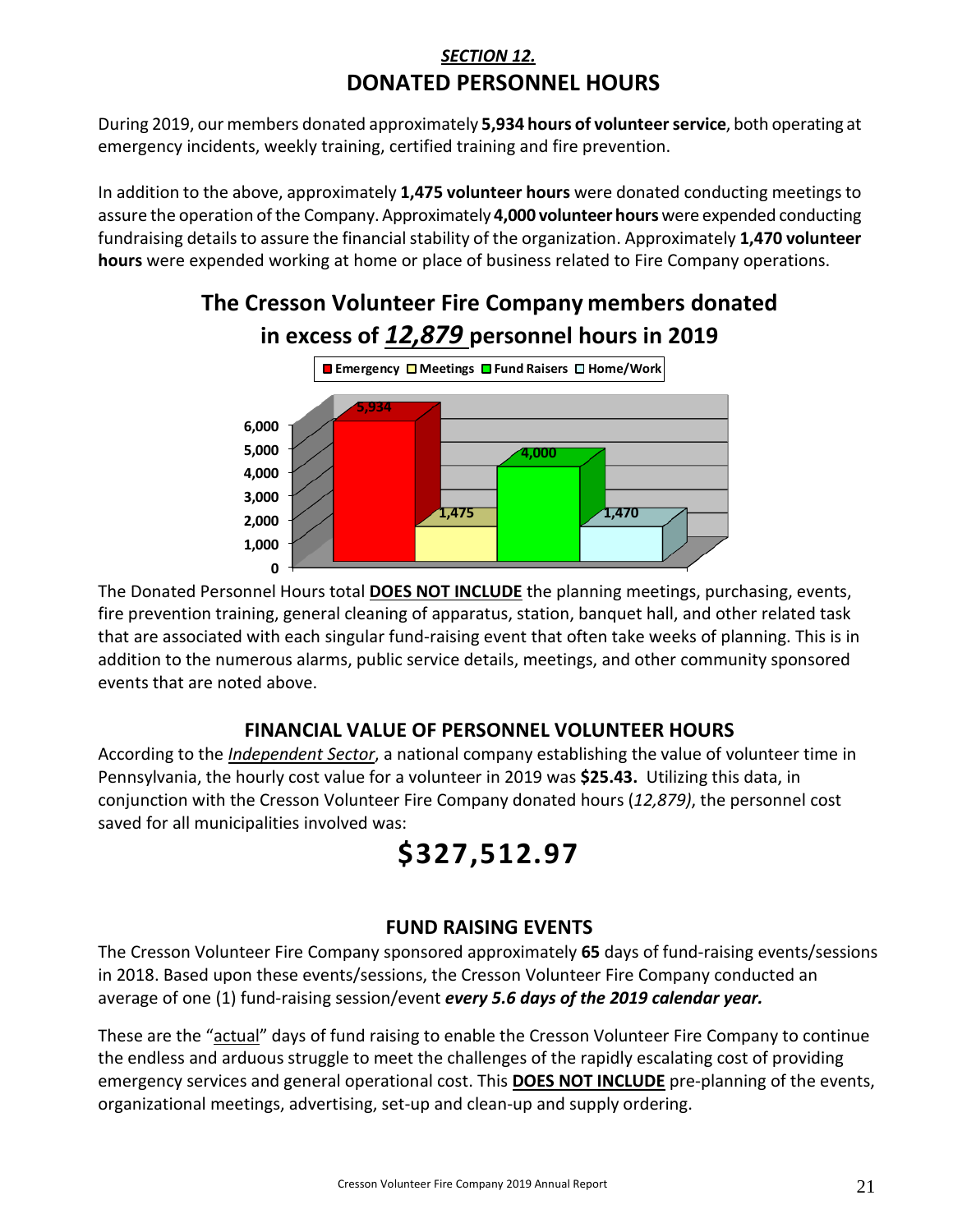### *SECTION 13.*  **2019 FIRE PREVENTION SUMMARY**

All fire prevention programs consisted of a video (optional), tour of the fire apparatus, donning of firefighter Personal Protective Equipment (PPE-Firefighter clothing) and Self-Contained Breathing Apparatus (SCBA), as well as the use of the thermal imaging camera (TIC), and finally a question and answer session. The average time to present the program was 1 hour to 1-½ hours. The program was presented to children ages 3 to 10.

**Preschools**: Presented at the Cresson Volunteer Fire Company

- *LITTLE RED SCHOOL HOUSE* One (1) program with 20 children. Three (3) firefighters presented the program.
- *CHILDREN'S EXPRESS* -- One (1) program with 21 children. Four (4) firefighters presented the program.

### **Presented on Location**

- *LITTLE PEOPLE* (Mount Aloysius College) -- One (1) program with 16 children. Four (4) firefighters presented the program.
- *LITTLE SAINTS* One (1) program with 13 children. Two (2) firefighters presented the program
- *CHILDREN'S EXPRESS* One (1) program with 27 children. Three (3) firefighters presented the program.
- *KINDERGARTEN & 1ST GRADE ALL SAINTS* One (1) program with 25 children. Four (4) firefighters presented the program at the Cresson fire station
- *PENN CAMBRIA PRE-PRIMARY* One (1) program with 80 children. A total of five (5) firefighters of both the Cresson VFC and Lilly VFC presented the program. This program lasted approximately 3 hours.
- *PENN CAMBRIA PRIMARY* One (1) program with 200 students. A total of ten (10) firefighters participated in this program with the Lilly VFC and Ashville VFC assisting in the presentation. This program lasted approximately 3 hours.

Individual Packets containing decals, fire safety pencils and related safety information were distributed to each person who attended the programs. The approximate cost to Cresson Volunteer Fire Company is \$500.00 annually. Approximately 390 children attended these programs during Fire Prevention Week.

**Camp Cadet (Pennsylvania State Police sponsored):** The Cresson Volunteer Fire Company participated in the Pennsylvania State Police Camp Cadet at Mount Aloysius College for 45 Camp Cadets. We, along with the Lilly VFC, presented instructions and hands on training in extinguishers, vehicle rescue, fire suppression and aerial operation. In addition, fire apparatus was displayed with the Cadets afforded the opportunity to operate hose lines at a reduced pressure to experience real firefighter tactics.

**Mount Aloysius College** (Freshman class): We, along with the Lilly VFC, presented instructions in fire suppression, fire extinguisher usage and other fire related practices.

**Miscellaneous programs**: Fire Extinguisher programs were conducted for employees at Wilkinson Bus Line and John Paul Manor II. The program begins with discussion, followed by a video on the use of a fire extinguisher. Following the video, the firefighter reviews the program and the type of fire extinguisher use. The program concludes with each member of the class using a fire extinguisher to extinguish a small Class B Fire. Each program lasts approximately 1½ hours.

Evacuation drills were conducted at John Paul Manor II and Mainline Senior Center.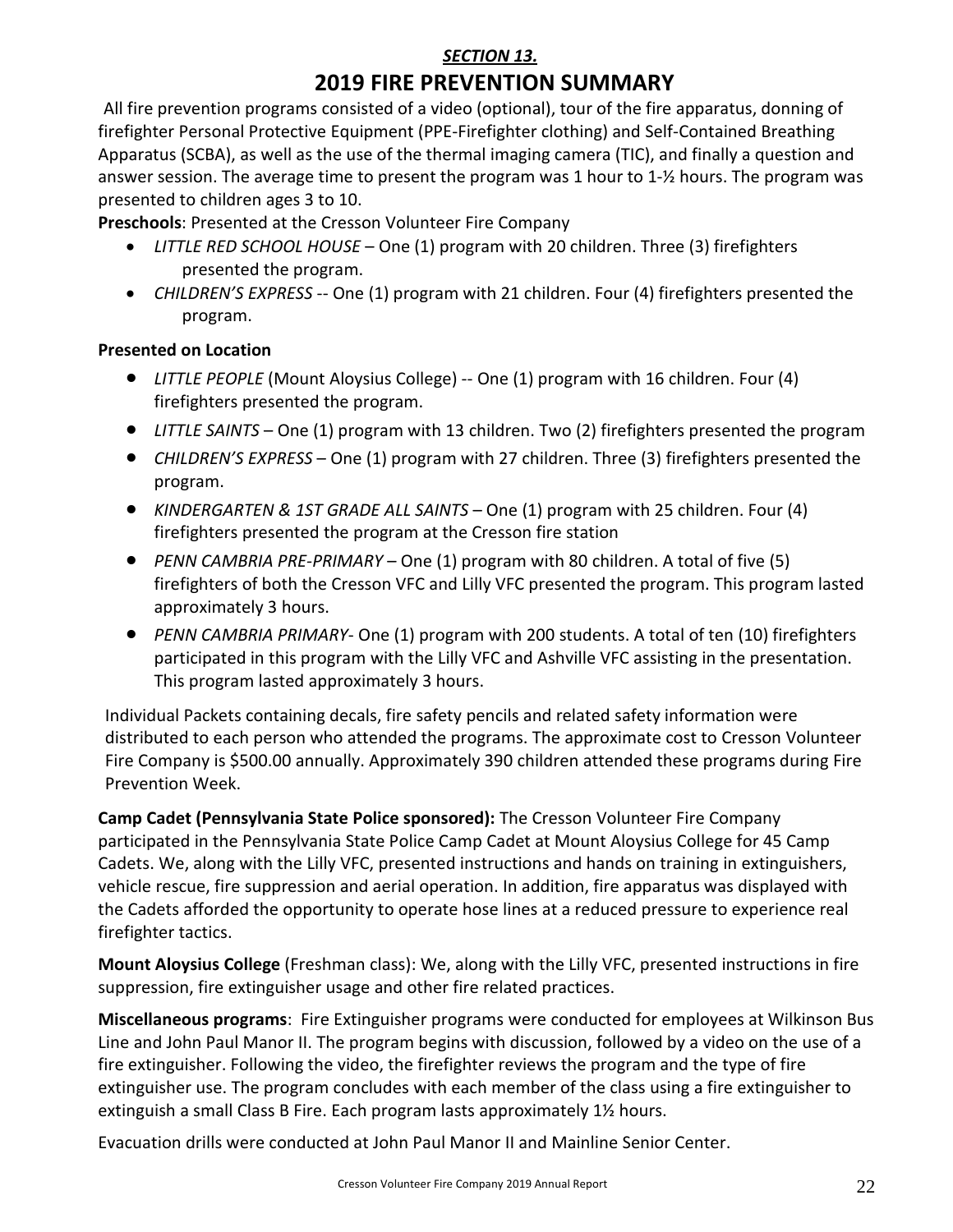### *SECTION 14.* **KEYSTONE REGIONAL FIRE RESCUE DEPARTMENT**

After nearly 7 years and with a lot of in-depth work the past three years, the Cresson Volunteer Fire Company and Community of Lilly Volunteer Fire Department finalized our Corporate Partnership plan to become the **KEYSTONE REGIONAL FIRE RESCUE DEPARTMENT** (KRFRD) effective January 1, 2020.

The Executive Officers of the KRFRD were nominated and duly elected by the combined memberships of the Cresson Volunteer Fire Company and Community of Lilly Volunteer Fire Company. The 2020 Contact Section of this report contains each KRFRD Executive Officer title, name, and email contact information.

The articles of incorporation for the KRFRD are: *Protecting and Preserving the lives and property of all citizens and the traveling public.*

The mission of the KRFRD is*: The Department recognizes that persons in need are not in a position to mitigate their problem. This will necessitate the intervention of the Keystone Regional Fire Rescue Department to render assistance. This intervention will be provided to the best of the ability of the Keystone Regional Fire Rescue Department to whoever needs the assistance, without regard to the background of the person who has requested it.*

It is anticipated this consolidation will help keep costs down, reduce some current costs, reduce insurance ratings for the various municipalities, and further strengthen the fire and rescue services provided to the citizens and traveling public. We also realized substantial financial savings by combining our insurance policies for the past several years as part of this partnership.

Additionally, this maximizes the available personnel, resources, and equipment. This enables the Cresson Fire station and the Lilly Fire station to remain viable and operational. This facilitates the sharing equipment and apparatus, thus avoiding the duplication of cost. Streamlining of the management operations promotes a more efficient method to enable this large corporation to meet the needs of the municipalities, the community and the Department membership.

Numerous meetings with all involved municipalities were held throughout the planning and implementation stages to keep municipal representatives informed of the progression. Additionally, service contracts were developed and implemented for 2020 to enable the Department to meet each municipality fire and rescue service needs.

Since 1986, the Cresson Volunteer Fire Company deposited and expended municipal funds from each municipality on the purchase, maintenance, operation, or repair of the fire house(s), or the maintenance, purchase, operation, or repair of equipment. This contract language continues in all KRFRD contracts and enforces the limitations of expenditures of your municipal financial support. No municipal funds will be expended for the Cresson Station social hall or the Lilly Station pavilion.

There are still copious amounts of plans, actions, and implementations which will need to be part of the KRFRD future. Each action and implementation require the KRFRD Executive Officers to be thoughtful and meticulous for the viable and sustainable future of the volunteer fire service in your community.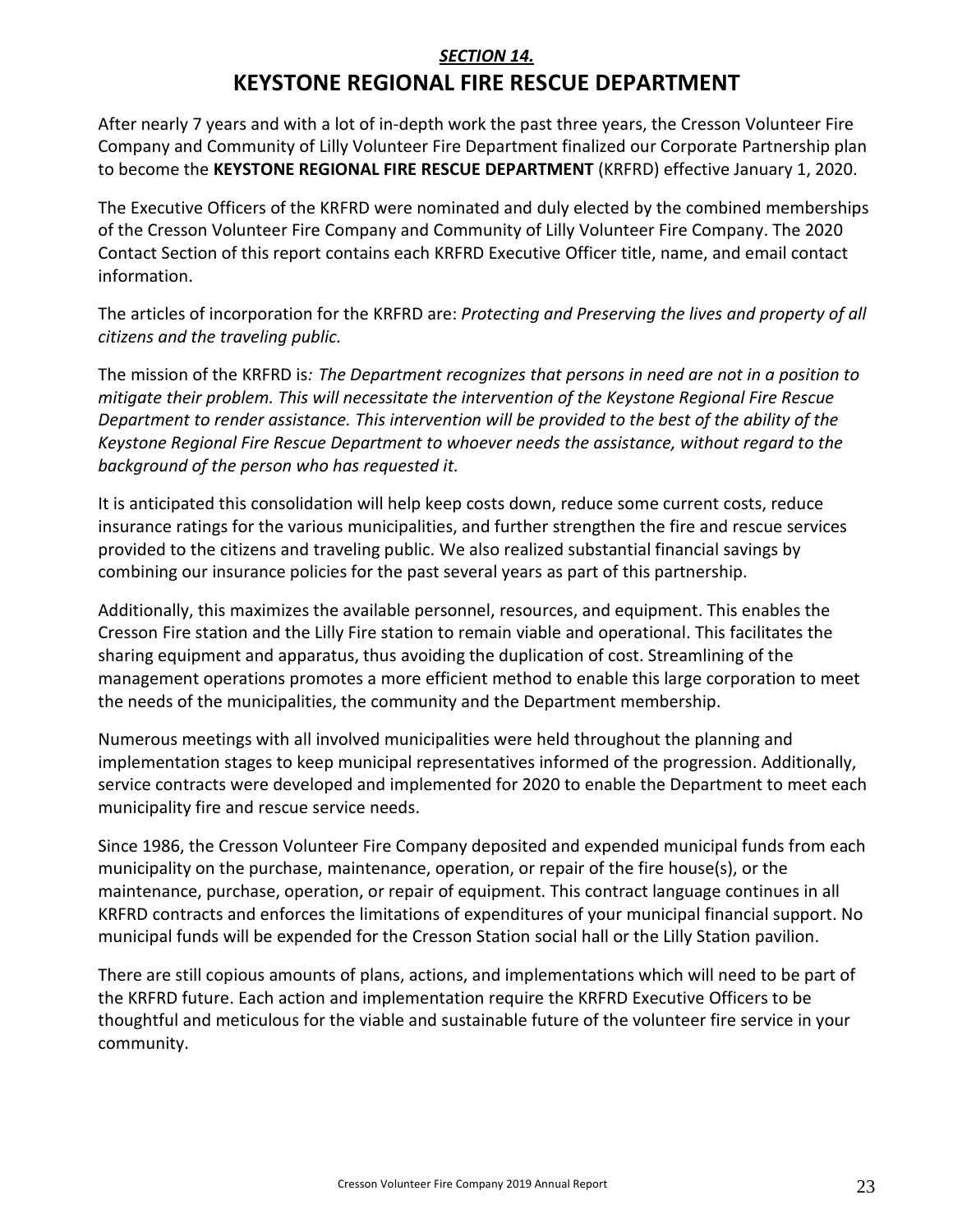### *SECTION 15.* **2020 GOALS AND OBJECTIVES**

- 1. The Keystone Regional Fire Rescue Department will respond to 100% of requests for assistance in a wide array of emergencies from the citizens, businesses, governmental agencies, various emergency services (Police, Fire, EMS), and travelers within and surrounding our primary fire service area.
- 2. The members of the Keystone Regional Fire Rescue Department will continue to freely donate our time, talents, and professionalism to provide a local emergency municipal service with no personnel, health benefits, or overtime costs.
- 3. The Keystone Regional Fire Rescue Department will continue our on-going quest to recruit new members to provide a minimal cost VOLUNTEER fire protection service. This critical action must be a priority, if the long-standing tradition of volunteer firefighters for our communities is to continue. If this issue is not validated and addressed by the fire service and local, state and federal governmental entities, the volunteer fire service within our area will be adversely affected. This would possibly increase financial burden for the citizens and businesses through increased fire insurance rates and/or municipal operational cost.
- 4. The Keystone Regional Fire Rescue Department will meet the expectation of your community by providing highly trained volunteer firefighters with the proper equipment needed to meet the ever-changing fire and rescue services that your citizens and guests request when they need our services.
- 5. Cambria County, through the Emergency operation Center, has informed all Fire, EMS and Police departments in Cambria County that the entire 9-1-1 radio system will change in the near future. The plan is to change frequencies to the 800-megahertz range. This frequency range also dramatically increases the cost of radios and related items to be purchased and replaced.

The impact upon our Company was **substantial** in terms of financial costs. In 2008, when Cambria County switched to the current radio system, our costs to purchase, install and convert our radio system exceeded \$62,000. The full cost of that conversion was paid by funds obtained through our in-house fund-raising efforts only. No financial support was provided by Cambria County.

With the new radio conversion plan, the Keystone Fire Rescue Department Department will have to purchase and install two (2) base radios with antennas. Additional required purchases are 10 mobile radios and antennas, 30 portable radios with charging banks, 50 new pagers and numerous other related items including installations costs. The estimated total cost to our Department will be in excess of \$160,000.00.

The current plan is for Cambria County to partially fund the new radio system through a County bond. A funding formula was developed whereby Cambria County will pay 75% of approved cost with the remaining 25% funded by the Keystone Regional Fire Rescue Department. Our current estimated expenditures share cost is \$40,000.00. This cost is based upon the basic engineering data and may rise when further restudies are completed. It is well known that the Cresson area poses special radio needs due to the terrain. This estimated cost is for all radio requirements of the KRFRD (Cresson Station and apparatus/ Lilly Station and apparatus/membership pagers). Our cost share must be obtained through our in-house fundraising efforts.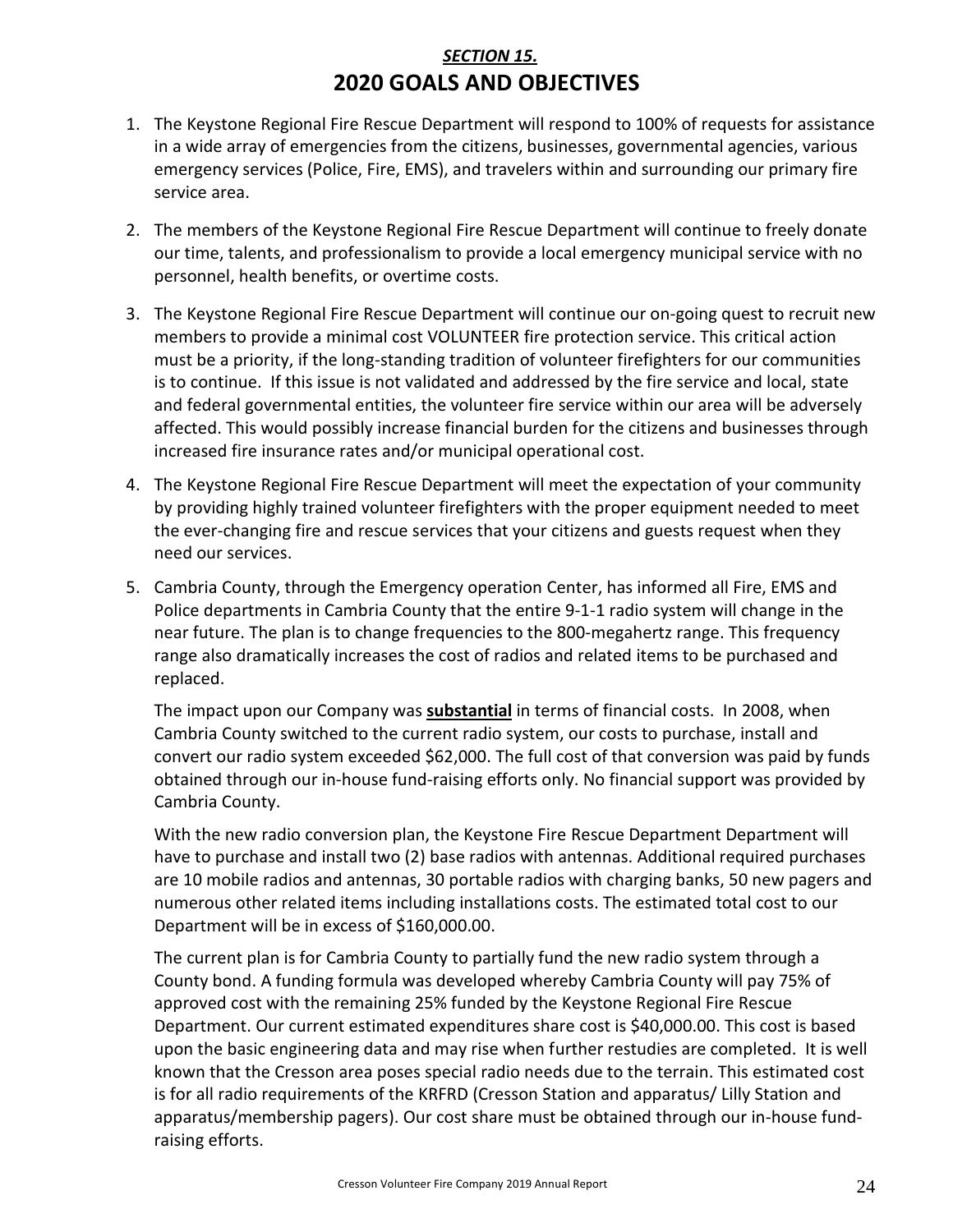- 6. The Keystone Regional Fire Rescue Department will accept the Self-Contained Breathing Apparatus awarded grant to the Community of Lilly Volunteer Fire Company is 2019.
- 7. Our volunteer firefighters will train and study for certifications in Essentials of Firefighting, Firefighter I, Firefighter II, Hazardous Material Operations and National Vehicle Rescue certification. This is in addition to a wide array of other in-house and various other trainings and certifications courses.
- 8. After reviewing alarms and how the Cambria County 911 Center dispatches fire departments, we have altered our alarm dispatching procedures. The exterior fire siren(s) will not be sounded for many non-emergency alarms, such as trees down, miscellaneous details, and nonemergency type incidents. It will continue to be sounded for incidents involving vehicles, structures, or life hazards. While the Department will still be dispatched and respond, it will be done through the radio paging system.
- 9. The Keystone Regional Fire Rescue Department will support and encourage Federal, State and local legislation that will provide the means for the **volunteer** fire service to continue in our communities. With rapidly diminishing ranks of volunteers and the escalating cost of fire equipment, governmental support (federal, state and/or local) is critical to the survival of this municipal service. The goals of the legislation will be to encourage community members to become volunteer fire firefighters and improve public safety.
- 10. The Keystone Regional Fire Rescue Department will strive to develop a membership recruitment drive targeting people of the area who may have the desire to help improve their community by becoming a volunteer fire fighter or persons willing to assist in fund raising events. The Department's membership knows the volunteer fire service cannot continue without the full cooperation and support of municipal leaders, residents and businesses, media outlets, and community organizations.
- 11. The Keystone Regional Fire Rescue Department will evaluate multiple avenues to explore increased financial support for private, municipal, governmental, and non-profit organizations. This review of funding sources is vital to the survival of the volunteer fire service.
- 12. The Keystone Regional Fire Rescue Department will apply for monetary grants administered through the Homeland Department Assistance to Firefighters grant program. This grant will be used to obtain needed fire and rescue equipment.
- 13. The Keystone Regional Fire Rescue Department will continue our extensive efforts to improve upon the Insurance Service Organization's (ISO) fire ratings for all municipalities within our jurisdiction. This will be done by building upon the accomplishments previously mentioned and by using a list of items provided by the representatives from ISO during their last survey.
- 14. The Keystone Regional Fire Rescue Department will continue a wide array of fund-raising activities to reduce our \$129,000.00 debt on the vehicle purchase loan while struggling to maintain the daily operational costs related to a fire company (utilities, insurance, administration, building maintenance, etc.). With the rapidly escalating cost of fire apparatus and firefighting/rescue equipment, obtaining a positive monetary balance is paramount for the Keystone Regional Fire Rescue Department.